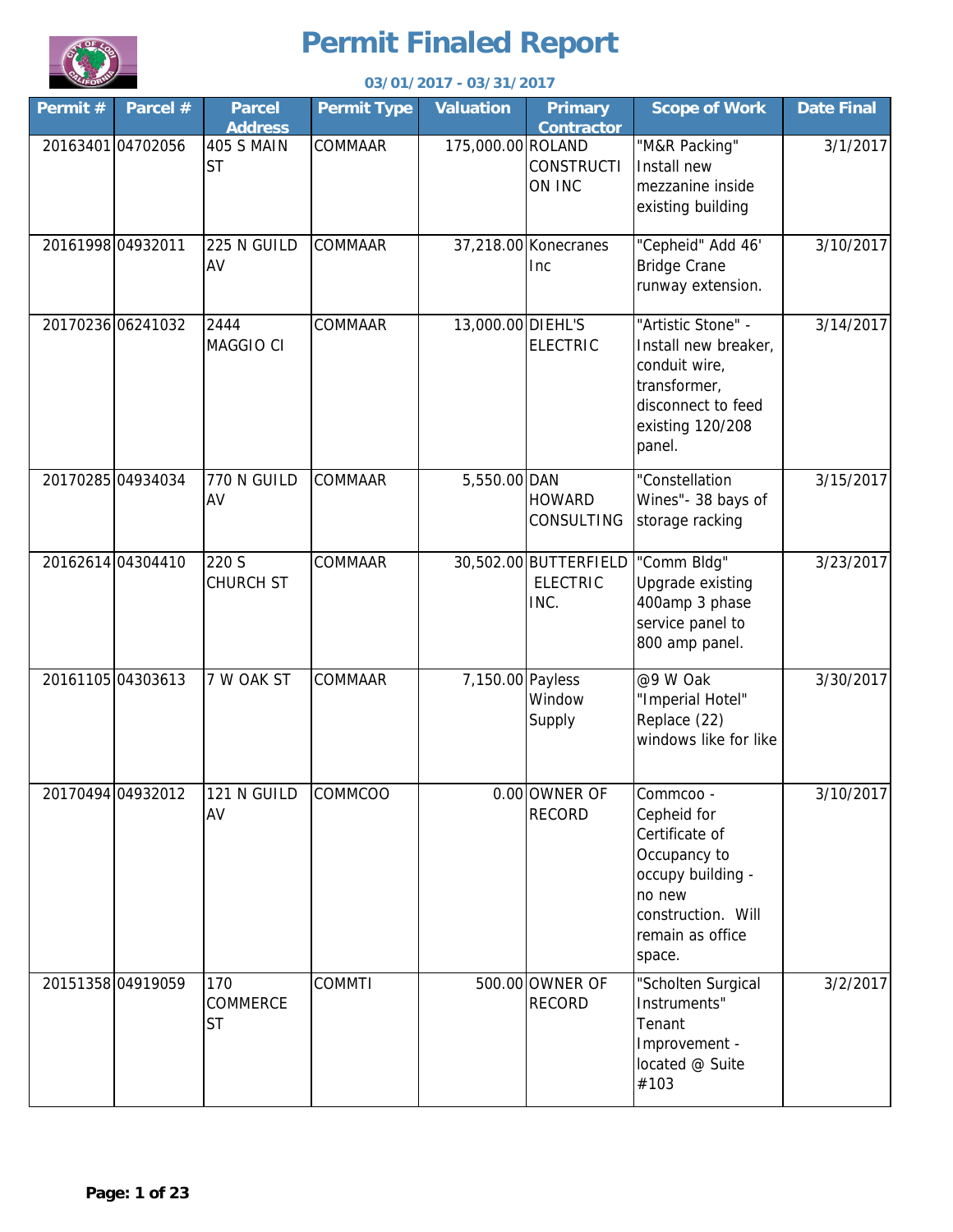

| 03/01/2017 - 03/31/2017 |                   |                                          |                    |                  |                                     |                                                                                                                                                                                                                                               |                   |
|-------------------------|-------------------|------------------------------------------|--------------------|------------------|-------------------------------------|-----------------------------------------------------------------------------------------------------------------------------------------------------------------------------------------------------------------------------------------------|-------------------|
| Permit#                 | Parcel #          | <b>Parcel</b><br><b>Address</b>          | <b>Permit Type</b> | <b>Valuation</b> | <b>Primary</b><br><b>Contractor</b> | <b>Scope of Work</b>                                                                                                                                                                                                                          | <b>Date Final</b> |
|                         | 20160583 04905031 | 200 N<br><b>BECKMAN RD</b>               | <b>COMMTI</b>      |                  | 5,000.00 OWNER OF<br><b>RECORD</b>  | "Sweet Leaf" TI:<br>Replace appx 13<br>light fixtures.<br>Replace AC Unit.<br>Upgrade existing<br>100amp panel to<br>200 amp.                                                                                                                 | 3/9/2017          |
|                         | 20170399 04532005 | 620 S<br><b>SACRAMENTO</b><br><b>ST</b>  | <b>COMMTI</b>      |                  | 500.00 OWNER OF<br><b>RECORD</b>    | "Azteca<br>Commissary" TI<br>change of use from<br>truck wash to<br>commissary.                                                                                                                                                               | 3/10/2017         |
|                         | 20170281 04916004 | 911<br><b>INDUSTRIAL</b><br><b>WY</b>    | <b>COMMTI</b>      |                  | 5,300.00 DAVID A<br><b>GARCIA</b>   | Located at Suite G.<br>TI for "Khan<br>Funeral Home"<br>Construct a<br>preparation room in<br>the back of the<br>suite. Minor ADA<br>improvements in<br>the bathroom.<br>Alterations to fire<br>sprinklers to be<br>under separate<br>permit. | 3/22/2017         |
|                         | 20170168 03722318 | 9 N ROSE ST                              | <b>ELECSERV</b>    | 2,000.00 PACIFIC | <b>HARBOR</b><br>ELECTRIC,<br>INC.  | Upgrade 125 amp<br>panel to 200 amp<br>(same location)                                                                                                                                                                                        | 3/7/2017          |
| 20170519                |                   | South side<br>Harney Ln at<br>Banyan Dr. | <b>ELECSERV</b>    |                  | 2,000.00 OWNER OF<br><b>RECORD</b>  | Street light &<br>irrigation control -<br>100 amp panel                                                                                                                                                                                       | 3/10/2017         |
|                         | 20170310 03316039 | 823 S<br>CALIFORNIA<br><b>ST</b>         | <b>ELECSERV</b>    |                  | 300.00 MAHLOW<br>ELECTRIC           | Replace service<br>entrance wires with<br>#2THWN copper<br>wires to existing<br>100 amp panel                                                                                                                                                 | 3/24/2017         |
|                         | 20170045 02714017 | 2026<br><b>CABRILLO CI</b>               | <b>ELECSERV</b>    | 2,500.00 FUTURE  | <b>ENERGY</b><br>CORPORATIO<br>N    | Install New 200<br>amp service panel<br>.Same location.<br>Upgrade service<br>from existing                                                                                                                                                   | 3/28/2017         |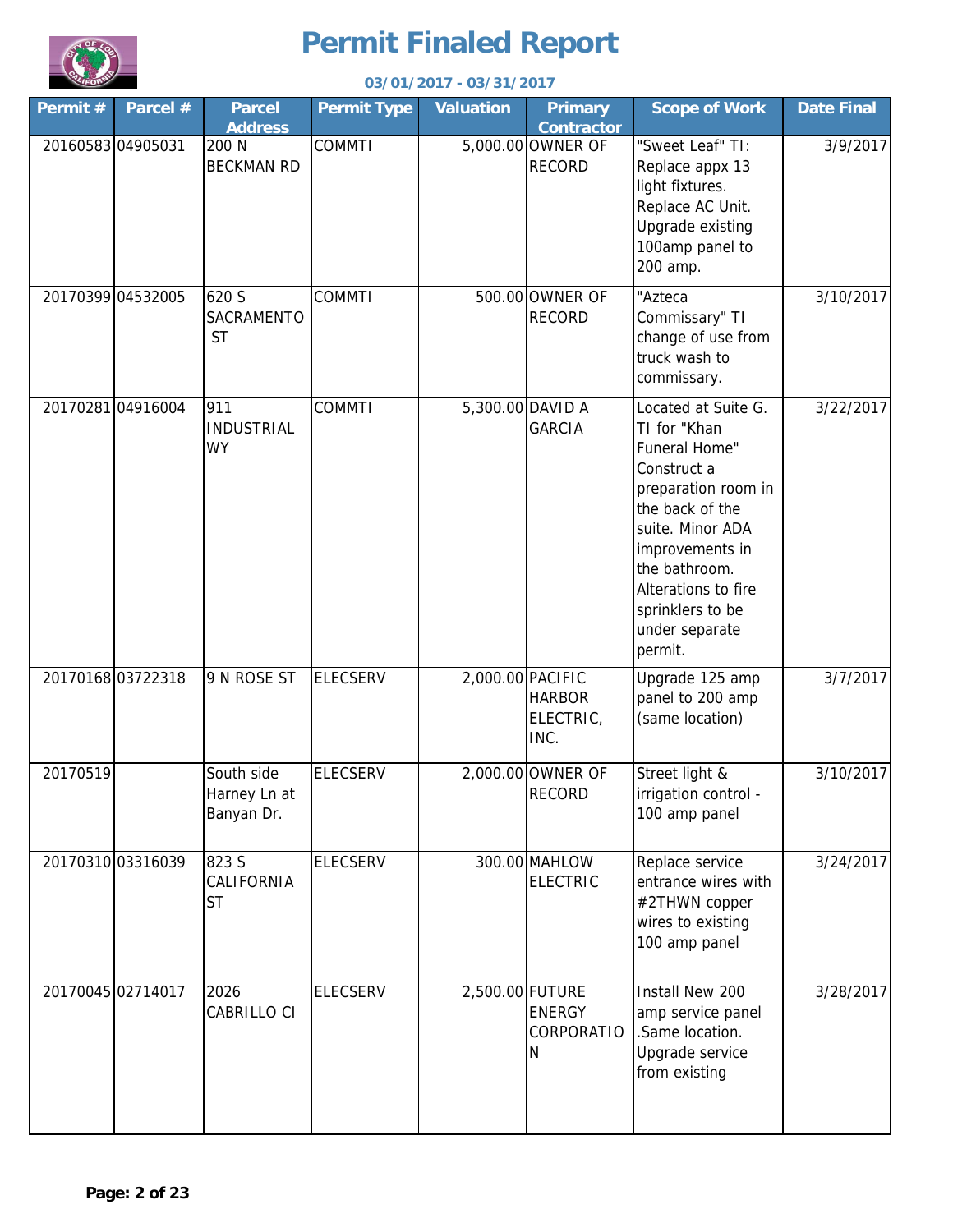

|         | 03/01/2017 - 03/31/2017 |                                 |                    |                  |                                                         |                                                                                                                                                        |                   |  |
|---------|-------------------------|---------------------------------|--------------------|------------------|---------------------------------------------------------|--------------------------------------------------------------------------------------------------------------------------------------------------------|-------------------|--|
| Permit# | Parcel #                | <b>Parcel</b><br><b>Address</b> | <b>Permit Type</b> | <b>Valuation</b> | <b>Primary</b><br><b>Contractor</b>                     | <b>Scope of Work</b>                                                                                                                                   | <b>Date Final</b> |  |
|         | 20170145 02923008       | 2600<br><b>BAYBERRY DR</b>      | <b>ELECSERV</b>    | 2,500.00 FUTURE  | <b>ENERGY</b><br>CORPORATIO<br>N                        | Main service panel<br>change from 100<br>amp to 200 amp-<br>same location                                                                              | 3/28/2017         |  |
|         | 20170117 03927328       | 1251<br>EDGEWOOD<br>DR          | <b>ELECSERV</b>    | 2,500.00 LENZI   | <b>INCORPORAT</b><br><b>ED</b>                          | Upgrade existing<br>100 amp panel to<br>200 amp (same<br>location)                                                                                     | 3/29/2017         |  |
|         | 20170441 04510024       | 1014 S LEE AV EQUIP             |                    | 2,800.00 ABC     | PLUMBING<br>HEATING &<br>AIR<br><b>CONDITIONIN</b><br>G | Relocate and install<br>new tankless water<br>heater.                                                                                                  | 3/2/2017          |  |
|         | 20170322 02909218       | 2101 DEBBIE EQUIP<br>LN         |                    | 1,945.00 TOKAY   | <b>HEATING</b><br><b>AND AIR</b><br>G                   | Install gas fireplace<br>insert. Run new<br>dedicated gas line.<br>CONDITIONIN Add electric outlet.<br>Pipe out exhaust<br>and install chimney<br>cap. | 3/2/2017          |  |
|         | 20170390 04508018       | 746 S LEE AV                    | <b>EQUIP</b>       |                  | 7,845.00 GRIZZLY<br>MECHANICAL<br><b>SERVICES</b>       | HVAC changeout<br>split system.                                                                                                                        | 3/2/2017          |  |
|         | 2017000103931002        | <b>EUREKA</b><br>425<br>AV      | <b>EQUIP</b>       |                  | 11,980.00 HONEYS AIR<br><b>INC</b>                      | Replace existing<br>furnace. Same<br>location . Replace<br>duct work.                                                                                  | 3/2/2017          |  |
|         | 20162045 03322052       | 1511 IRIS DR EQUIP              |                    |                  | 8,000.00 HI-TECH                                        | Replace HVAC Split<br>system                                                                                                                           | 3/6/2017          |  |
|         | 20170442 02710122       | 2237<br><b>CORBIN LN</b>        | <b>EQUIP</b>       | 3,150.00 CHAVEZ  | <b>HEATING &amp;</b><br><b>AIR</b>                      | Replace HVAC<br>package unit. like<br>for like                                                                                                         | 3/7/2017          |  |
|         | 20170444 04745018       | 550 S<br><b>CHEROKEE LN</b>     | <b>EQUIP</b>       | 12,800.00 CHAVEZ | <b>HEATING &amp;</b><br><b>AIR</b>                      | "Las Islatis" Suite J<br>Replace HVAC<br>package unit.<br>(Insulation at roof<br>line no duct test<br>required)                                        | 3/7/2017          |  |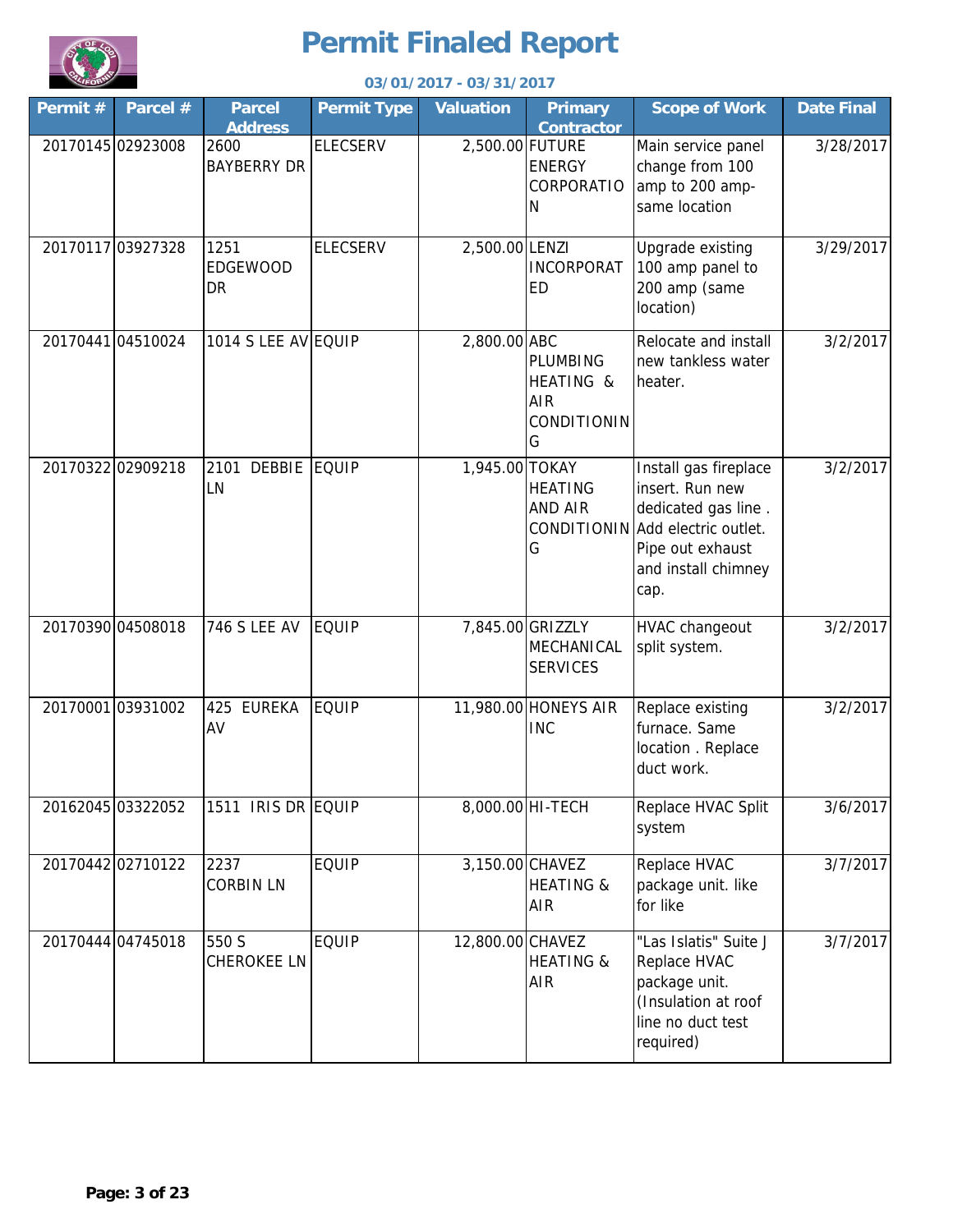

|                   | 03/01/2017 - 03/31/2017 |                                  |                    |                  |                                                             |                                                                                                                                      |                   |  |  |
|-------------------|-------------------------|----------------------------------|--------------------|------------------|-------------------------------------------------------------|--------------------------------------------------------------------------------------------------------------------------------------|-------------------|--|--|
| Permit#           | Parcel #                | <b>Parcel</b><br><b>Address</b>  | <b>Permit Type</b> | <b>Valuation</b> | <b>Primary</b><br><b>Contractor</b>                         | <b>Scope of Work</b>                                                                                                                 | <b>Date Final</b> |  |  |
|                   | 20170418 03104030       | 1301 W<br>KETTLEMAN<br>LN        | <b>EQUIP</b>       | 1,500.00 D M     | <b>LIGHTING &amp;</b><br><b>ELECTRIC</b>                    | Repair fire damage:<br>2 branch circuits<br>and 3 outlet. Repair<br>drywall.                                                         | 3/7/2017          |  |  |
|                   | 20170433 03513154       | <b>1801 W LODI</b><br>AV         | <b>EQUIP</b>       |                  | 2,146.00 COMFORT<br>AIR, INC.                               | Replace Water<br>Heater                                                                                                              | 3/7/2017          |  |  |
|                   | 20170021 06226024       | 2421<br><b>BANYAN DR</b>         | <b>EQUIP</b>       | 7,500.00 ROD     | <b>JOHNSON</b><br>AIR, INC                                  | HVAC changeout<br>package unit.                                                                                                      | 3/7/2017          |  |  |
|                   | 20163034 03711003       | 1001 HOLLY<br>DR                 | <b>EQUIP</b>       | 20,504.00 BONNEY | PLUMBING,<br><b>INC</b>                                     | Replace existing<br>split system like for<br>like. Replace<br>ductwork.                                                              | 3/7/2017          |  |  |
|                   | 20163035 03711003       | 1001 HOLLY<br>DR                 | <b>EQUIP</b>       |                  | 3,300.00 BONNEY<br>PLUMBING,<br><b>INC</b>                  | Replace Water<br>Heater                                                                                                              | 3/7/2017          |  |  |
| 20170287 06034021 |                         | 1311W<br><b>CENTURY BL</b>       | <b>EQUIP</b>       |                  | 3,500.00 MISSION<br><b>ELECTRIC</b>                         | <b>Apartment Building</b><br>Units 8-11 Replace<br>a damaged 4 meter<br>service panel. Like<br>for like same size.<br>400 amp total. | 3/8/2017          |  |  |
|                   | 20170320 02929067       | 2511<br><b>COTTONWOO</b><br>D DR | <b>EQUIP</b>       |                  | 5,290.00 GIDDENS<br><b>BROTHERS</b><br><b>INC</b>           | Fireplace insert<br>install - use existing<br>1/2" gas hookup                                                                        | 3/8/2017          |  |  |
|                   | 20170416 02727019       | 916<br>INTERLAKEN<br>DR          | <b>EQUIP</b>       |                  | 3,700.00 BAKERS<br><b>HEATING &amp;</b><br>AIR              | Replace furnace<br>only. In garage                                                                                                   | 3/10/2017         |  |  |
|                   | 20170476 06030019       | 700 W<br>MCCOY #47<br><b>CT</b>  | <b>EQUIP</b>       |                  | 1.00 JAIME'S<br><b>HEATING &amp;</b><br>AIR                 | Unit $#47 - HVAC$<br>replacement on<br>rooftop                                                                                       | 3/10/2017         |  |  |
|                   | 20170463 03912019       | 730<br><b>BIRCHWOOD</b><br>DR    | <b>EQUIP</b>       |                  | 1,010.00 LAWSON'S<br>PLUMBING &<br><b>DRAIN</b><br>CLEANING | Replace sewer line<br>in front yard appx<br>30LF                                                                                     | 3/13/2017         |  |  |
|                   | 20170435 04510010       | 1105 S<br>PLEASANT AV            | <b>EQUIP</b>       |                  | 9,832.00 GRIZZLY<br>MECHANICAL<br><b>SERVICES</b>           | Change out split<br>system HVAC                                                                                                      | 3/13/2017         |  |  |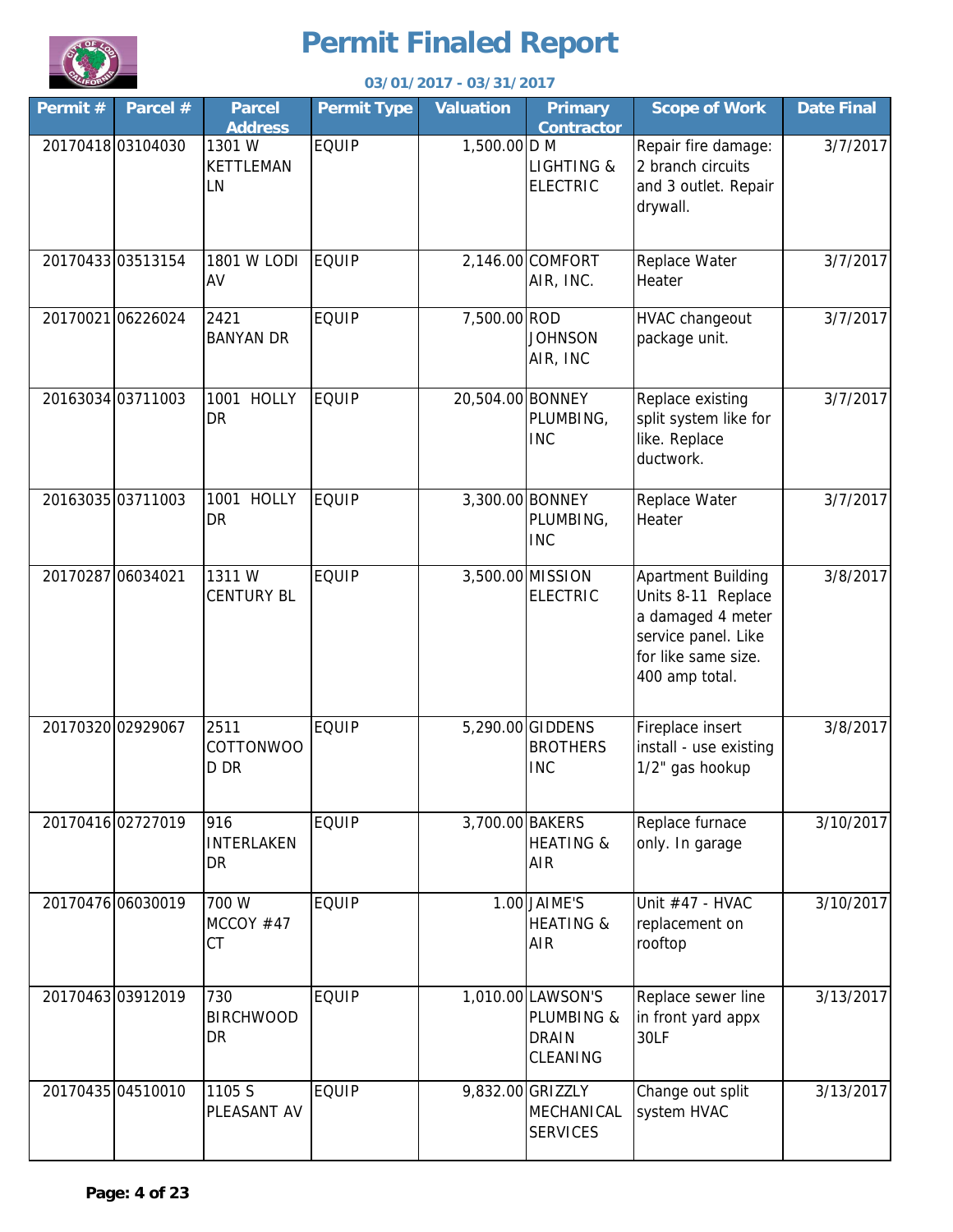

| 03/01/2017 - 03/31/2017 |                   |                                       |                    |                  |                                                                                                       |                                                                                                                          |                   |
|-------------------------|-------------------|---------------------------------------|--------------------|------------------|-------------------------------------------------------------------------------------------------------|--------------------------------------------------------------------------------------------------------------------------|-------------------|
| Permit#                 | Parcel $#$        | <b>Parcel</b><br><b>Address</b>       | <b>Permit Type</b> | <b>Valuation</b> | <b>Primary</b><br><b>Contractor</b>                                                                   | <b>Scope of Work</b>                                                                                                     | <b>Date Final</b> |
|                         | 20170317 01547011 | 2400 EILERS<br>#1407 LN               | <b>EQUIP</b>       |                  | 7,286.00 ALL AIR INC.<br><b>DBA ALL AIR</b><br><b>HEATING &amp;</b><br><b>AIR</b><br>CONDITIONIN<br>G | Change out HVAC<br>package unit like<br>for like                                                                         | 3/13/2017         |
|                         | 20170197 04317006 | 521 E PINE ST EQUIP                   |                    | 25,000.00 TOKAY  | <b>HEATING</b><br>AND AIR<br>CONDITIONIN the roof.<br>G                                               | Apartment Building"<br>Replace (5) HVAC<br>package units on                                                              | 3/13/2017         |
|                         | 20170542 06246011 | 217<br><b>DUNSMUIR</b><br>DR          | <b>EQUIP</b>       |                  | 1,500.00 HENDERSON<br>BROS. CO.<br>INC.                                                               | Replace Water<br>Heater in garage<br>same location like<br>for like                                                      | 3/15/2017         |
|                         | 20170439 03302205 | 401<br>CHARLESTON<br><b>WY</b>        | <b>EQUIP</b>       | 1,255.00 ABC     | PLUMBING<br>HEATING &<br><b>AIR</b><br>CONDITIONIN<br>G                                               | Install 35'<br>dedicated 1/2" gas<br>line for new stove<br>top.                                                          | 3/15/2017         |
|                         | 20170440 03524041 | 1700<br><b>MARIPOSA</b><br><b>WY</b>  | <b>EQUIP</b>       | 1,000.00 ABC     | PLUMBING<br>HEATING &<br><b>AIR</b><br>CONDITIONIN<br>G                                               | Replace Water<br>Heater                                                                                                  | 3/15/2017         |
|                         | 20170015 06226024 | 2421<br><b>BANYAN DR</b>              | <b>EQUIP</b>       | 12,949.00 BELL   | <b>BROTHER'S</b><br><b>HEATING</b><br>AND AIR INC.                                                    | HVAC change out<br>split system                                                                                          | 3/16/2017         |
|                         | 20170443 05857011 | 2074<br><b>HENDERSON</b><br><b>WY</b> | <b>EQUIP</b>       | 5,850.00 CHAVEZ  | <b>HEATING &amp;</b><br><b>AIR</b>                                                                    | Replace (2) HVAC<br>units both split<br>system.                                                                          | 3/16/2017         |
|                         | 20170499 03531025 | 615 N HAM LN EQUIP                    |                    |                  | 5,289.00 GREENBERG<br>CLARK, INC<br>DBA: THE<br><b>TRENCHLESS</b><br>CO.                              | Replace appx 50LF<br>of sewer line with<br>trenchless using<br>pipe bursting and<br>install 2 way clean<br>out at house. | 3/20/2017         |
|                         | 20170428 04931036 | 880 S<br><b>BECKMAN RD</b>            | <b>EQUIP</b>       | 2,650.00 DALLAS  | <b>DEAN KORT</b>                                                                                      | "Liebherr Crane"<br>Run 20amp single<br>phase circuit to<br>signs.                                                       | 3/20/2017         |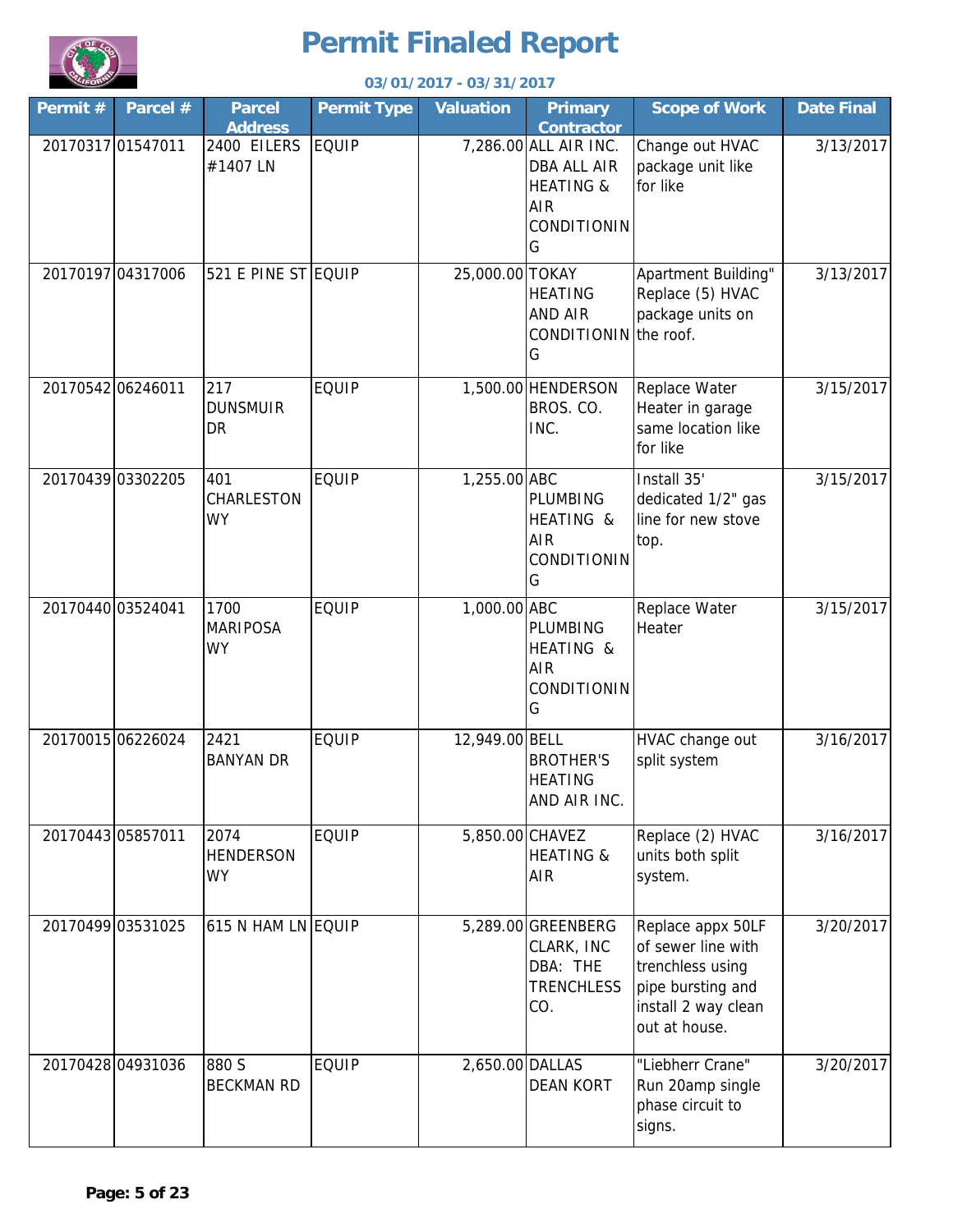

| 03/01/2017 - 03/31/2017<br><b>LIFOR</b> |                   |                                          |                    |                  |                                                                    |                                                                                                                                                       |                   |
|-----------------------------------------|-------------------|------------------------------------------|--------------------|------------------|--------------------------------------------------------------------|-------------------------------------------------------------------------------------------------------------------------------------------------------|-------------------|
| Permit#                                 | Parcel #          | <b>Parcel</b><br><b>Address</b>          | <b>Permit Type</b> | <b>Valuation</b> | <b>Primary</b><br><b>Contractor</b>                                | <b>Scope of Work</b>                                                                                                                                  | <b>Date Final</b> |
|                                         | 20170524 04933025 | 1160 N<br><b>GUILD AV</b>                | <b>EQUIP</b>       |                  | 9,000.00 SJRRSS INC.                                               | 1 Winemaster Way<br>"CommBldg" Spot<br>repair on 4 inch<br>ABS main sewer<br>line coming out of<br>building (located<br>atsoutheast corner<br>of lot) | 3/21/2017         |
|                                         | 20170303 04730028 | 440 E VINE ST EQUIP                      |                    |                  | 550.00 OWNER OF<br><b>RECORD</b>                                   | Duplex Located at<br>440 E Vine St.<br>Replace wall heater<br>in front room.                                                                          | 3/21/2017         |
|                                         | 2017038102920002  | 326 N<br>LOWER<br>SACRAMENT<br><b>RD</b> | <b>EQUIP</b>       |                  | 1,200.00 CUATRO<br>AMIGOSINC<br>DBA A J<br><b>BONO</b><br>PLUMBING | Replace Water<br>Heater in garage                                                                                                                     | 3/21/2017         |
|                                         | 20170385 04710005 | 1039 S<br><b>CENTRAL AV</b>              | <b>EQUIP</b>       |                  | 2,228.00 COMFORT<br>AIR, INC.                                      | Remove and<br>replace wall<br>furnance                                                                                                                | 3/21/2017         |
|                                         | 20161651 02906065 | 710 N<br>LOWER<br>SACRAMENT<br><b>RD</b> | <b>EQUIP</b>       |                  | 8,000.00 HI-TECH                                                   | HVAC change out -<br>like for like split<br>system                                                                                                    | 3/23/2017         |
|                                         | 20161278 03731007 | 228 S<br>CRESCENT AV                     | <b>EQUIP</b>       |                  | 8,488.00 HONEYS AIR<br><b>INC</b>                                  | Install new minisplit<br>same location<br>upstairs bedroom                                                                                            | 3/23/2017         |
|                                         | 20170537 06029029 | 700 MCCOY<br>CT                          | <b>EQUIP</b>       | 6,000.00 ADONAI  | <b>HEATING &amp;</b><br><b>AIR</b><br>CONDITIONIN for like.<br>G   | Located in Unit #58<br>HVAC replacement<br>package unit. like                                                                                         | 3/23/2017         |
|                                         | 20170540 06203017 | 1619<br><b>SUTTER LN</b>                 | <b>EQUIP</b>       |                  | 1,000.00 LAWSON'S<br>PLUMBING &<br><b>DRAIN</b><br>CLEANING        | Replace Water<br>Heater in garage<br>like for like same<br>location                                                                                   | 3/23/2017         |
|                                         | 20170422 03302205 | 401<br>CHARLESTON<br><b>WY</b>           | <b>EQUIP</b>       |                  | 2,000.00 ENLIGHTEND<br>ELECTRICAL<br>S, INC.                       | Change out service<br>panel from 100amp<br>CONTRACTOR to 200amp. Same<br>location.                                                                    | 3/23/2017         |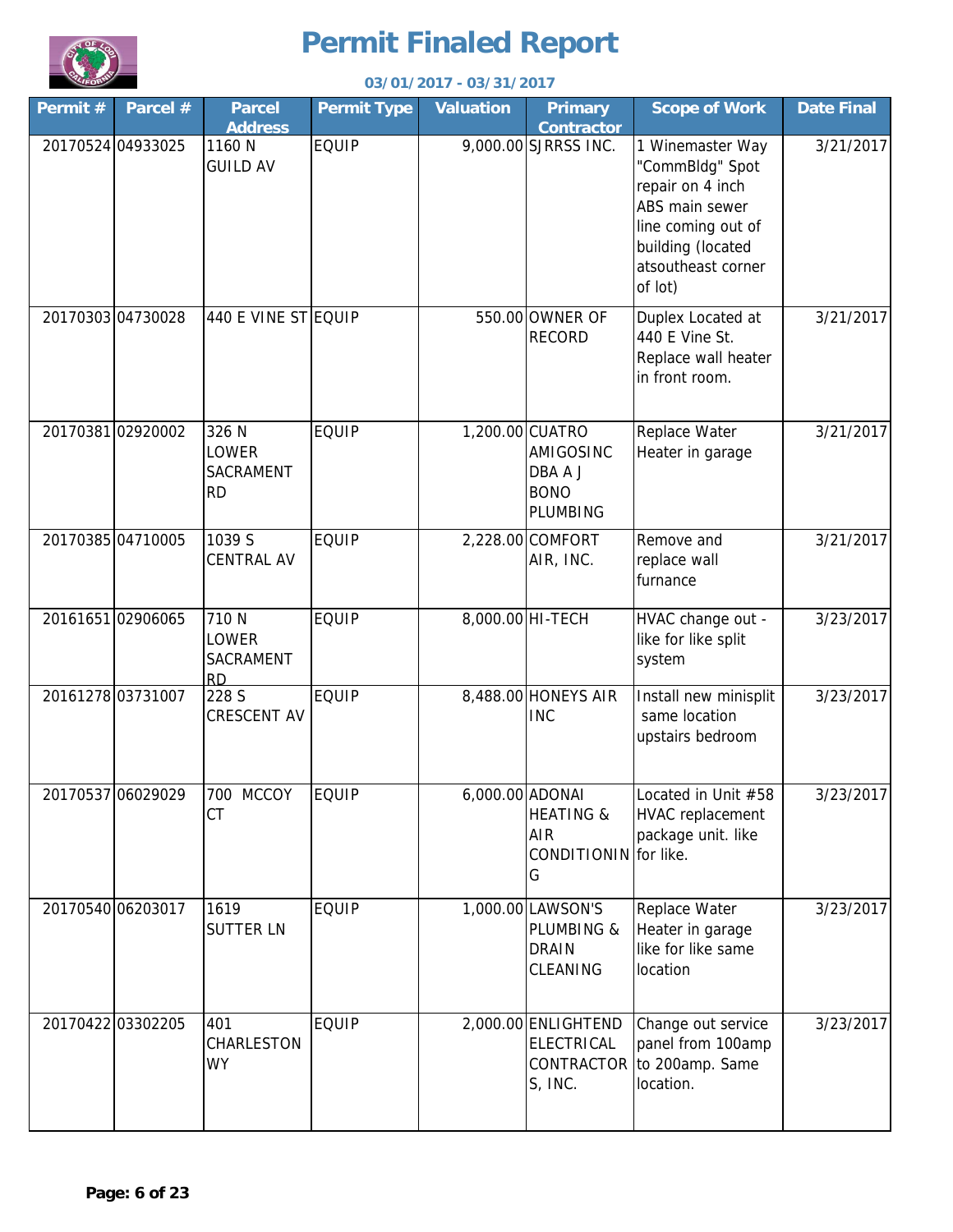

|         | 03/01/2017 - 03/31/2017 |                                 |                    |                  |                                                   |                                                                                                                                 |                   |  |
|---------|-------------------------|---------------------------------|--------------------|------------------|---------------------------------------------------|---------------------------------------------------------------------------------------------------------------------------------|-------------------|--|
| Permit# | Parcel #                | <b>Parcel</b><br><b>Address</b> | <b>Permit Type</b> | <b>Valuation</b> | <b>Primary</b><br><b>Contractor</b>               | <b>Scope of Work</b>                                                                                                            | <b>Date Final</b> |  |
|         | 20170386 03118414       | 1320 S<br><b>CRESCENT AV</b>    | <b>EQUIP</b>       |                  | 9,174.00 COMFORT<br>AIR, INC.                     | remove and replace<br>HVAC Split system<br>located on the<br>ground and in a<br>closet and replace<br>Water Heater in<br>garage | 3/23/2017         |  |
|         | 20163452 03726017       | 333W<br><b>LOCUST ST</b>        | <b>EQUIP</b>       |                  | 2,000.00 OWNER OF<br><b>RECORD</b>                | Replace Water<br>Heater in basement<br>like for like                                                                            | 3/24/2017         |  |
|         | 20170518 03936103       | 533 DAISY<br>AV                 | <b>EQUIP</b>       | 7,710.00 LODI    | <b>SERVICE</b><br><b>HEATING &amp;</b><br>COOLING | Add 3 new Ductless<br>HVAC Units. one in<br>the living room and<br>one is each of the<br>bedrooms                               | 3/24/2017         |  |
|         | 20170497 03919009       | <b>DAISY</b><br>617<br>AV       | <b>EQUIP</b>       | 8,350.00 BAKERS  | <b>HEATING &amp;</b><br><b>AIR</b>                | Replace furnace coil<br>in closet, condensor<br>on ground and seal<br>ductwork.                                                 | 3/24/2017         |  |
|         | 20170484 06007050       | 1710<br><b>REISLING DR</b>      | <b>EQUIP</b>       | 1,000.00 B & W   | MECHANICAL<br><b>INC</b>                          | Replace Water<br>Heater                                                                                                         | 3/24/2017         |  |
|         | 20170485 06007050       | 1710<br><b>REISLING DR</b>      | <b>EQUIP</b>       | 11,000.00 B & W  | MECHANICAL<br><b>INC</b>                          | Change out 21/2<br>ton HVAC packaged<br>unit-same for same                                                                      | 3/24/2017         |  |
|         | 20162354 03519047       | 1621 HOLLY<br><b>DR</b>         | <b>EQUIP</b>       |                  | 1,200.00 OWNER OF<br><b>RECORD</b>                | <b>Upgrade Electrical</b><br>panel from 100<br>amp to 200 amp -<br>same location                                                | 3/28/2017         |  |
|         | 20170375 03334010       | 801 S HAM -<br>J2A LN           | <b>EQUIP</b>       | 7,952.00 TOKAY   | HEATING<br><b>AND AIR</b><br>CONDITIONIN<br>G     | @ Suite J - Replace<br>existing HVAC roof<br>top package unit                                                                   | 3/28/2017         |  |
|         | 20170358 05803019       | 2758<br><b>KETTLEMAN</b><br>LN  | <b>EQUIP</b>       |                  | 500.00 WENDT<br><b>CONSTRUCTI</b><br>ON           | "Chevron" Install<br>temp power pole<br>with 100amp panel<br>for construction.                                                  | 3/29/2017         |  |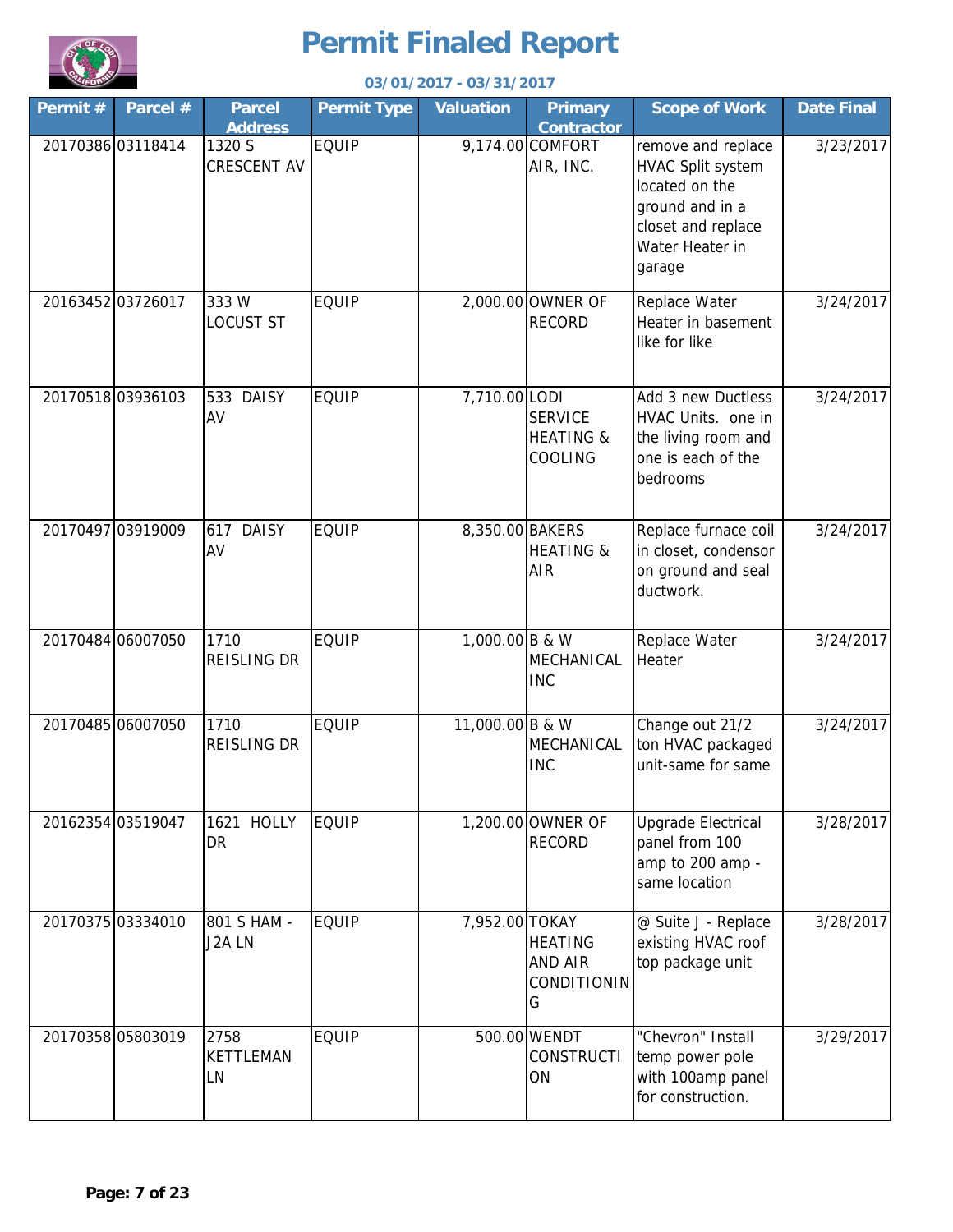

| 03/01/2017 - 03/31/2017 |                   |                                   |                    |                  |                                                                        |                                                                                           |                   |
|-------------------------|-------------------|-----------------------------------|--------------------|------------------|------------------------------------------------------------------------|-------------------------------------------------------------------------------------------|-------------------|
| Permit#                 | Parcel #          | <b>Parcel</b><br><b>Address</b>   | <b>Permit Type</b> | <b>Valuation</b> | <b>Primary</b><br><b>Contractor</b>                                    | <b>Scope of Work</b>                                                                      | <b>Date Final</b> |
|                         | 20170483 03309018 | 356 S<br><b>SUNSET DR</b>         | <b>EQUIP</b>       |                  | 3,500.00 JC Sewer &<br>Drain<br>Plumbing                               | Replace Sewer line<br>apx 40 LF from<br>house to city line                                | 3/29/2017         |
|                         | 20170147 05833070 | 1901<br><b>WINDING</b><br>OAK ST  | <b>EQUIP</b>       |                  | 16,046.00 HONEYS AIR<br><b>INC</b>                                     | Replace existing<br>HVAC with a 3.5<br>ton split system                                   | 3/29/2017         |
|                         | 20162363 04104021 | 312 EUREKA<br>AV                  | <b>EQUIP</b>       |                  | 1,200.00 AGANS &<br><b>AGANS INC.</b><br>DBA: A & A<br><b>ELECTRIC</b> | Replace 100 amp<br>panel same<br>location. like for<br>like.                              | 3/30/2017         |
|                         | 20162340 03315019 | 815 S<br><b>CRESCENT AV</b>       | <b>EQUIP</b>       |                  | 500.00 THE TOWNE<br><b>PLUMBER</b>                                     | Abandon gas line<br>from meter to pool<br>heater. (Remove all<br>PVC and cap at<br>metal) | 3/30/2017         |
|                         | 20170650 03112005 | 1019 S<br><b>ORANGE AV</b>        | <b>EQUIP</b>       |                  | 1,200.00 HENDERSON<br>BROS. CO.<br>INC.                                | Replace Water<br>Heater in garage.<br>Same location                                       | 3/30/2017         |
|                         | 20170334 04702056 | <b>405 S MAIN</b><br><b>ST</b>    | <b>FIRE</b>        |                  | 0.00 CEN CAL<br><b>FIRE</b><br><b>SYSTEMS INC</b>                      | "M&R Packing" -<br>Fire Sprinkler<br>System<br>modifications to<br>existing system.       | 3/1/2017          |
|                         | 20161889 02953023 | 2701<br><b>MAYTIME</b><br>WAY     | <b>FIRE</b>        |                  | 0.00 Barsotti's Fire<br>Protection                                     | <b>Install Fire</b><br>Sprinklers in New<br>Single Family<br>Dwelling MP102               | 3/1/2017          |
|                         | 20161975 05867026 | 124 MERTON<br><b>WY</b>           | <b>FIRE</b>        |                  | 0.00 THORPE<br><b>DESIGN</b>                                           | Fire Sprinklers for<br>New Single Family<br>Dwelling MP4                                  | 3/6/2017          |
|                         | 20161258 02955021 | 3009<br><b>LOMBARD ST</b>         | <b>FIRE</b>        |                  | 0.00 Barsotti's Fire<br>Protection                                     | Fire Sprinklers for<br>new single family<br>dwelling MP401                                | 3/9/2017          |
|                         | 20162254 05867017 | <b>MERTON</b><br>107<br><b>WY</b> | FIRE               |                  | 0.00 THORPE<br><b>DESIGN</b>                                           | Fire Sprinkler<br>System for New<br>Single Family<br>Dwelling MP2                         | 3/10/2017         |
|                         | 20150199 02743025 | 2122 TIENDA<br><b>DRIVE</b>       | FIRE               |                  | 0.00 Barsotti's Fire<br>Protection                                     | Fire sprinklers for<br>new single family<br>dwelling                                      | 3/15/2017         |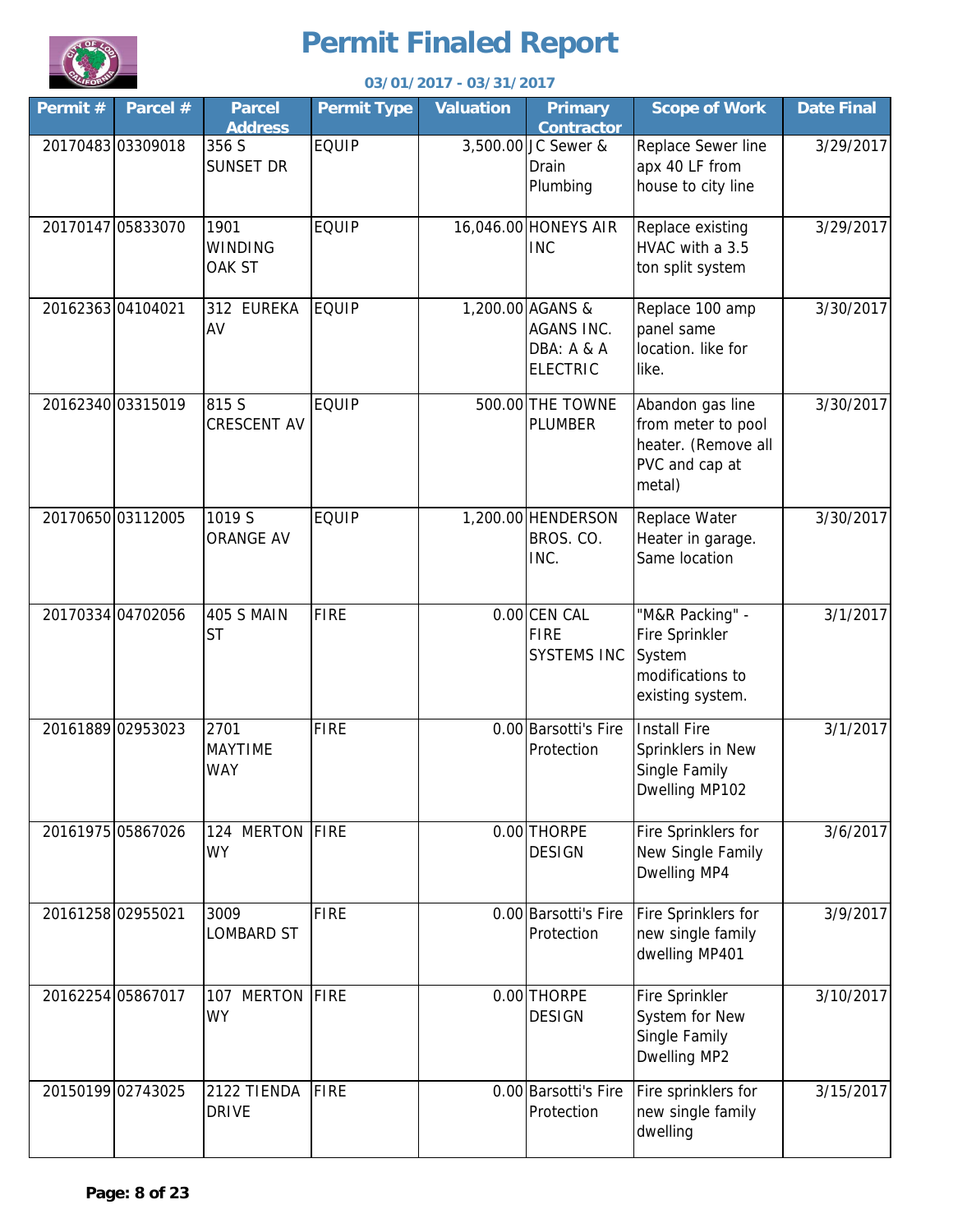

|         | 03/01/2017 - 03/31/2017 |                                   |                    |                  |                                                                 |                                                                                      |                   |  |
|---------|-------------------------|-----------------------------------|--------------------|------------------|-----------------------------------------------------------------|--------------------------------------------------------------------------------------|-------------------|--|
| Permit# | Parcel #                | <b>Parcel</b><br><b>Address</b>   | <b>Permit Type</b> | <b>Valuation</b> | <b>Primary</b><br><b>Contractor</b>                             | <b>Scope of Work</b>                                                                 | <b>Date Final</b> |  |
|         | 20160598 02743025       | 2122 TIENDA<br><b>DRIVE</b>       | FIRE               |                  | 0.00 Barsotti's Fire<br>Protection                              | Fire sprinkler<br>system for<br>detached garage &<br>dwelling above                  | 3/15/2017         |  |
|         | 20162255 05867018       | <b>MERTON</b><br>101<br><b>WY</b> | <b>FIRE</b>        |                  | 0.00 THORPE<br><b>DESIGN</b>                                    | Fire Sprinklers for<br>New Single Family<br>Dwelling MP3                             | 3/15/2017         |  |
|         | 20150198 02743026       | 2118 TIENDA<br><b>DRIVE</b>       | FIRE               |                  | 0.00 Barsotti's Fire<br>Protection                              | Fire sprinkler<br>system for new<br>detached garage<br>with guest<br>apartment above | 3/20/2017         |  |
|         | 20160597 02743026       | 2118 TIENDA<br><b>DRIVE</b>       | FIRE               |                  | 0.00 Barsotti's Fire<br>Protection                              | Fire sprinkler<br>system for new<br>single family<br>dwelling                        | 3/20/2017         |  |
|         | 20161872 02956025       | 3018<br><b>ARTISTRY ST</b>        | <b>FIRE</b>        |                  | 0.00 Barsotti's Fire<br>Protection                              | Fire Sprinklers for<br>New Single Family<br>Dwelling MP203                           | 3/20/2017         |  |
|         | 20161986 02956012       | 3002<br><b>RADIANCE ST</b>        | <b>FIRE</b>        |                  | 0.00 Barsotti's Fire<br>Protection                              | Fire Sprinklers in<br>New Single Family<br>Dwelling MP202                            | 3/20/2017         |  |
|         | 20160349 02956049       | 3053<br><b>ARTISTRY ST</b>        | <b>FIRE</b>        |                  | 0.00 Barsotti's Fire<br>Protection                              | New fire sprinkler<br>system for single<br>family dwelling -<br>Rosegate Plan 205    | 3/21/2017         |  |
|         | 20161952 05864006       | 2407<br><b>VINTAGE</b><br>OAKS CT | <b>FIRE</b>        |                  | 0.00 FOOTHILL<br><b>FIRE</b><br><b>PROTECTION</b><br><b>INC</b> | <b>Install Fire</b><br>Sprinklers in New<br>Single Family<br>Dwelling                | 3/23/2017         |  |
|         | 20161972 05867046       | 114<br><b>LEBARON BL</b>          | <b>FIRE</b>        |                  | 0.00 THORPE<br><b>DESIGN</b>                                    | Fire Sprinklers for<br>New Single Family<br>Dwelling MP3                             | 3/23/2017         |  |
|         | 20161991 02956014       | 3014<br><b>RADIANCE ST</b>        | <b>FIRE</b>        |                  | 0.00 Barsotti's Fire<br>Protection                              | Fire Sprinklers for<br>New Single Family<br>Dwelling MP103                           | 3/23/2017         |  |
|         | 20151357 05864017       | 2443<br><b>VINTAGE</b><br>OAKS CT | <b>FIRE</b>        |                  | 0.00 ALPINE FIRE<br><b>PROTECTION</b><br><b>INC</b>             | New SFD - Fire<br>sprinklers                                                         | 3/27/2017         |  |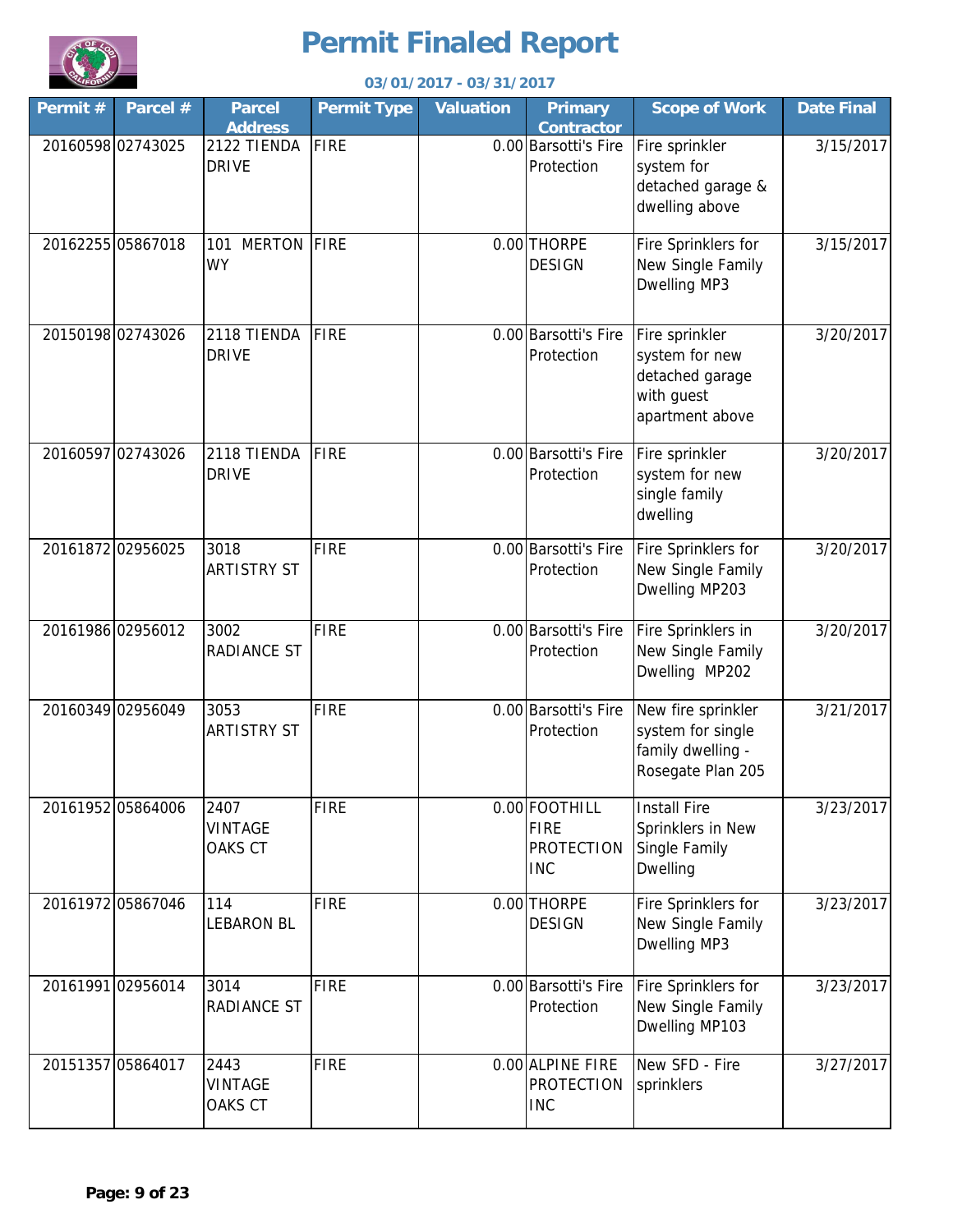

|                   | 03/01/2017 - 03/31/2017 |                                  |                    |                  |                                                                 |                                                                                                                                              |                   |  |  |
|-------------------|-------------------------|----------------------------------|--------------------|------------------|-----------------------------------------------------------------|----------------------------------------------------------------------------------------------------------------------------------------------|-------------------|--|--|
| Permit#           | Parcel #                | <b>Parcel</b><br><b>Address</b>  | <b>Permit Type</b> | <b>Valuation</b> | <b>Primary</b><br><b>Contractor</b>                             | <b>Scope of Work</b>                                                                                                                         | <b>Date Final</b> |  |  |
| 20162066 02956017 |                         | 3032<br>RADIANCE ST              | <b>FIRE</b>        |                  | 0.00 Barsotti's Fire<br>Protection                              | Fire Sprinklers for<br>New Single Family<br>Dwelling MP201                                                                                   | 3/27/2017         |  |  |
|                   | 20161328 02741025       | 2245 TIENDA<br><b>DRIVE</b>      | <b>FIRE</b>        |                  | $0.00$ CEN CAL<br><b>FIRE</b><br><b>SYSTEMS INC</b>             | Bldg #1 Fire<br>Sprinkler System<br>for Tienda Drive<br>Senior Apartments                                                                    | 3/30/2017         |  |  |
|                   | 20161329 02741024       | 2255 TIENDA<br><b>DRIVE</b>      | <b>FIRE</b>        |                  | $0.00$ CEN CAL<br><b>FIRE</b><br><b>SYSTEMS INC</b>             | Bldg #2 Fire<br>Sprinkler System<br>for Tienda Drive<br>Senior Apartments                                                                    | 3/30/2017         |  |  |
|                   | 20162067 02956016       | 3026<br>RADIANCE ST              | <b>FIRE</b>        |                  | 0.00 Barsotti's Fire<br>Protection                              | Fire Sprinkler<br>System for New<br>Single Family<br>Dwelling MP203                                                                          | 3/30/2017         |  |  |
| 20160590 02743025 |                         | 2122 TIENDA<br><b>DRIVE</b>      | <b>GARAGE</b>      |                  | 95,807.70 OWNER OF<br><b>RECORD</b>                             | New detached<br>garage with guest<br>apartment on top                                                                                        | 3/20/2017         |  |  |
|                   | 20152168 04533004       | 820 S<br>SACRAMENTO<br><b>ST</b> | <b>NOTBUILD</b>    |                  | 5,025.00 S & S FENCE<br>CO INC                                  | "Lodi Iron Works"<br>Install 40 feet of<br>chain link fencing<br>and gates.                                                                  | 3/14/2017         |  |  |
| 20162544 04304801 |                         | 210 S<br>SACRAMENTO<br><b>ST</b> | <b>NOTBUILD</b>    | 25,000.00 NU REV | COMMUNICAT<br>IONS, INC.                                        | Replace (3) existing<br>antennas, add (3)<br>new antennas and<br>add (1) hybrid<br>cable. Replace 80<br>amp breaker with<br>100 amp breaker. | 3/23/2017         |  |  |
| 20170467 05836001 |                         | 1718<br><b>SYLVAN WY</b>         | <b>NOTBUILD</b>    |                  | 1,000.00 SUNRIDGE<br><b>ELECTRIC</b><br><b>CONSTRUCTI</b><br>ON | Replace bolts at<br>base of light poles.<br>Using existing pole<br>and fixture epoxy in<br>new galvanized<br>3/4" rod.                       | 3/27/2017         |  |  |
| 20162914 04516001 |                         | 1000 S<br>PLEASANT AV            | PV                 | 20,000.00 LENZI  | <b>INCORPORAT</b><br>ED                                         | Install 7.6 kW (AC)<br>PV Roof mounted<br>system                                                                                             | 3/2/2017          |  |  |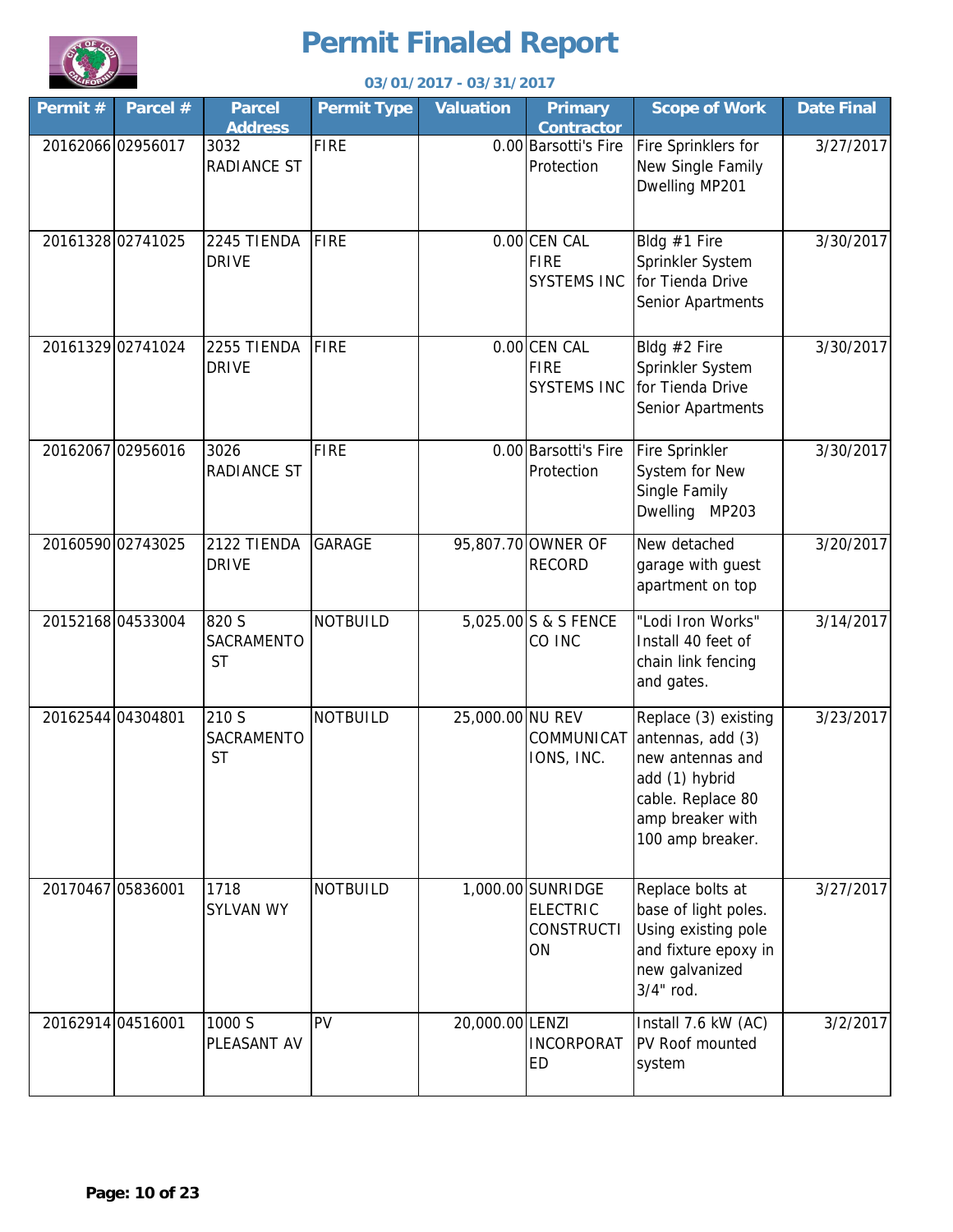

|          | 03/01/2017 - 03/31/2017 |                                     |                    |                   |                                             |                                                                                                                                                |                   |  |  |
|----------|-------------------------|-------------------------------------|--------------------|-------------------|---------------------------------------------|------------------------------------------------------------------------------------------------------------------------------------------------|-------------------|--|--|
| Permit # | Parcel #                | <b>Parcel</b><br><b>Address</b>     | <b>Permit Type</b> | <b>Valuation</b>  | <b>Primary</b><br><b>Contractor</b>         | <b>Scope of Work</b>                                                                                                                           | <b>Date Final</b> |  |  |
|          | 20162910 03926025       | 1401<br><b>MIDVALE RD</b>           | PV                 | 15,000.00 LENZI   | <b>INCORPORAT</b><br>ED                     | Install 4.97 kW<br>Roofmounted PV<br>system                                                                                                    | 3/2/2017          |  |  |
|          | 20162206 03919012       | 606 DAISY<br>AV                     | PV                 |                   | 13,852.00 SOLARCITY<br>CORP.                | Install 9.77 kW<br>Roof Mount PV<br>system                                                                                                     | 3/2/2017          |  |  |
|          | 20170069 05856033       | 2052<br><b>KATNICH LN</b>           | PV                 | 18,057.00 Applied | Electrical &<br>Distribution                | 6.45 kW PV system<br>on roof                                                                                                                   | 3/10/2017         |  |  |
|          | 20162209 06247009       | 2121<br>JAYHAWK DR                  | PV                 |                   | 21,347.00 Westhaven<br>Inc.                 | 5.23 kW PV system                                                                                                                              | 3/13/2017         |  |  |
|          | 20170062 03129006       | 1260<br><b>STONEBRIDG</b><br>E DR   | PV                 |                   | 9,324.00 1ST LIGHT<br><b>ENERGY INC</b>     | Install 4.5 kW Roof<br>Mounted PV system                                                                                                       | 3/14/2017         |  |  |
|          | 20170348 02712002       | 300 LA VIDA<br>DR                   | PV                 | 18,600.00 FUTURE  | <b>ENERGY</b><br>CORPORATIO<br>$\mathsf{N}$ | 4.8 kW PV system                                                                                                                               | 3/21/2017         |  |  |
|          | 20170161 03306022       | 844<br><b>VIRGINIA AV</b>           | PV                 | 14,000.00 Capital | Remodel &<br>Design Inc.                    | 3.8kW roof-<br>mounted residential<br>PV system                                                                                                | 3/22/2017         |  |  |
|          | 20170162 02720016       | 849<br><b>WIGHTMAN</b><br><b>DR</b> | PV                 | 13,000.00 VALLEY  | <b>SOLAR INC</b>                            | 3.45kW roof-<br>mounted residential<br>PV system                                                                                               | 3/23/2017         |  |  |
|          | 20170063 05846051       | 2229 EATON<br><b>DR</b>             | PV                 |                   | 35,840.00 V3 ELECTRIC,<br>INC.              | Install 8 kW Roof<br>Mount PV system                                                                                                           | 3/23/2017         |  |  |
|          | 20170354 02956043       | 235<br><b>WINDRUSH</b><br><b>WY</b> | PV                 | 21,600.00 FUTURE  | <b>ENERGY</b><br>CORPORATIO<br>N            | 5.2 kW PV system                                                                                                                               | 3/27/2017         |  |  |
|          | 20162913 04524029       | 818 S<br><b>SCHOOL ST</b>           | PV                 | 25,000.00 LENZI   | <b>INCORPORAT</b><br>ED                     | Install 11.4 kW<br>Roofmounted PV<br>system. The<br>system does not<br>meet Senate Bill AB<br>2188 for expedited<br>plan review and<br>permit. | 3/27/2017         |  |  |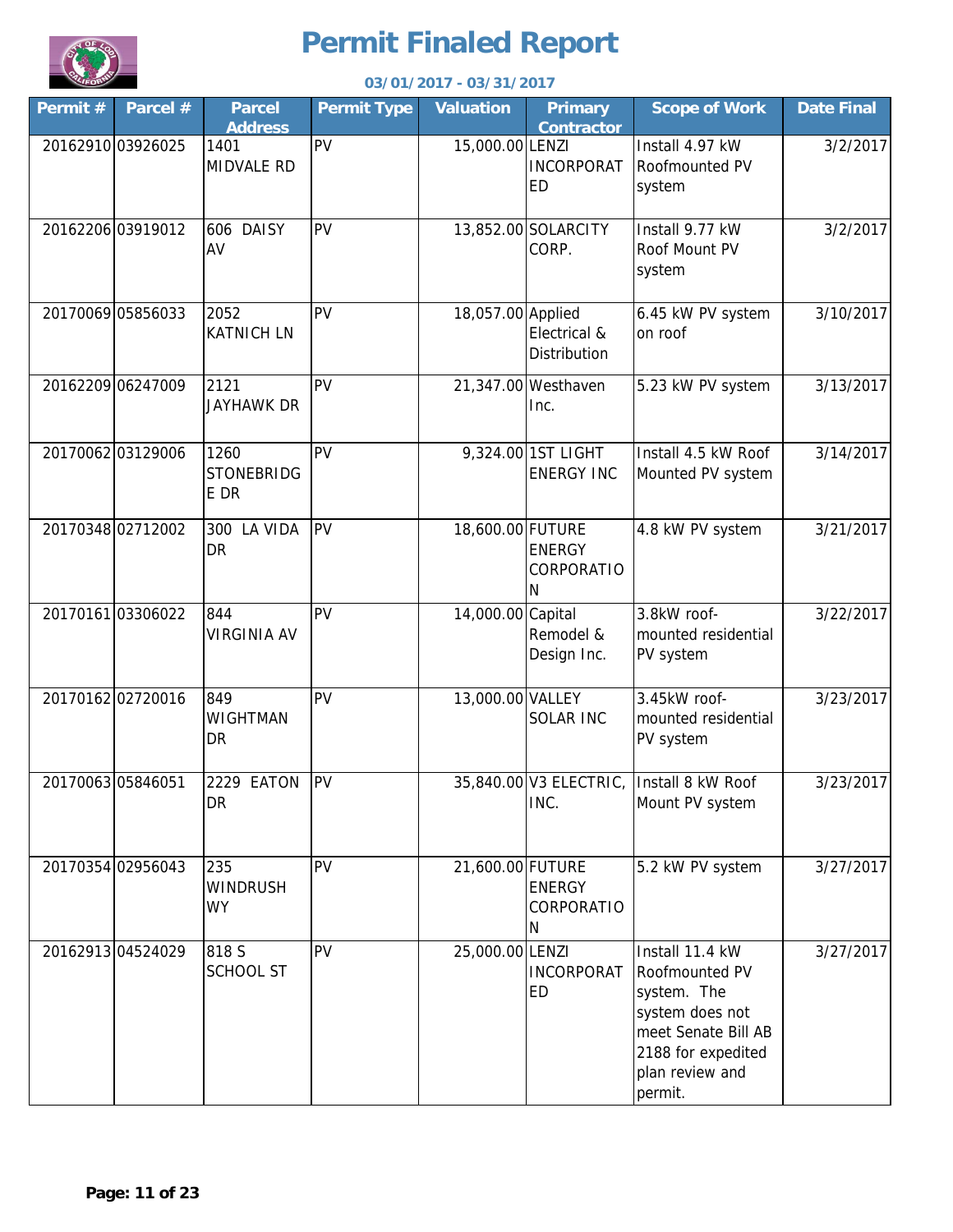

| 03/01/2017 - 03/31/2017 |                   |                                            |                    |                   |                                                  |                                                                                                                                   |                   |
|-------------------------|-------------------|--------------------------------------------|--------------------|-------------------|--------------------------------------------------|-----------------------------------------------------------------------------------------------------------------------------------|-------------------|
| Permit#                 | Parcel #          | <b>Parcel</b><br><b>Address</b>            | <b>Permit Type</b> | <b>Valuation</b>  | <b>Primary</b><br><b>Contractor</b>              | <b>Scope of Work</b>                                                                                                              | <b>Date Final</b> |
|                         | 20170064 02714017 | 2026<br>CABRILLO CI                        | PV                 | 21,600.00 FUTURE  | <b>ENERGY</b><br>CORPORATIO<br>N                 | 4.54 kW PV system.<br>Service panel<br>upgrade on Permit<br>20170045                                                              | 3/28/2017         |
|                         | 20170355 02950007 | 2658<br>PARADISE DR                        | PV                 | 21,600.00 FUTURE  | <b>ENERGY</b><br>CORPORATIO<br>N                 | 5.2 kW PV system                                                                                                                  | 3/28/2017         |
|                         | 20170371 04103002 | 334 W<br>TURNER RD                         | PV                 | 12,178.00 QUALITY | <b>FIRST HOME</b><br><b>IMPROVEMEN</b><br>T INC. | 1.58 kW PV system                                                                                                                 | 3/28/2017         |
|                         | 20170353 04131009 | 426<br><b>MOKELUMNE</b><br><b>RIVER DR</b> | PV                 | 18,600.00 FUTURE  | <b>ENERGY</b><br><b>CORPORATIO</b><br>N          | 3.9 kW PV system                                                                                                                  | 3/28/2017         |
| 2017017705824021        |                   | 1732<br>WILLOW<br>POINT CT                 | PV                 |                   | 21,085.57 PETERSEN -<br><b>DEAN INC</b>          | Install 5.99 Kw PV<br>Solar System on<br>roof - Refer to<br>permit #20163234<br>for EU Approvals                                  | 3/29/2017         |
|                         | 20161955 03527010 | 1417 W<br>LOCKEFORD<br><b>ST</b>           | <b>REROOF</b>      |                   | 1,000.00 NUSHAKE<br>ROOFING INC                  | Tear off comp.<br>Install comp. Cool<br>roof                                                                                      | 3/1/2017          |
|                         | 20170434 03316053 | <b>621 W VINE</b><br><b>ST</b>             | <b>REROOF</b>      | 14,100.00 MUNOZ   | ROOFING,<br>INC.                                 | "Duplex" 621 and<br>623 W Vine St.<br>Tear off (1) layer of<br>comp. Install comp.<br>Coolroof                                    | 3/8/2017          |
|                         | 20170420 02912325 | 2138 W<br><b>TRACY PL</b>                  | <b>REROOF</b>      |                   | 10,000.00 D W Roofing                            | Remove 1 layer<br>shake and 1 layer<br>wood shingle.<br>Install 7/16 OSB.<br>Install R38<br>insulation in attic.<br>Install comp. | 3/10/2017         |
|                         | 20170477 03320032 | 525 CONNIE<br><b>ST</b>                    | <b>REROOF</b>      | 12,000.00 MUNOZ   | ROOFING,<br>INC.                                 | Tear off 1 layer<br>comp. Install 30<br>year Oakridge cool<br>roof.                                                               | 3/15/2017         |
| 20162375 03120008       |                   | <b>RIBIER</b><br>501<br>AV                 | <b>REROOF</b>      |                   | 9,500.00 J R ROOFING                             | Tear off 1 layer of<br>comp. Install cool<br>roof comp                                                                            | 3/15/2017         |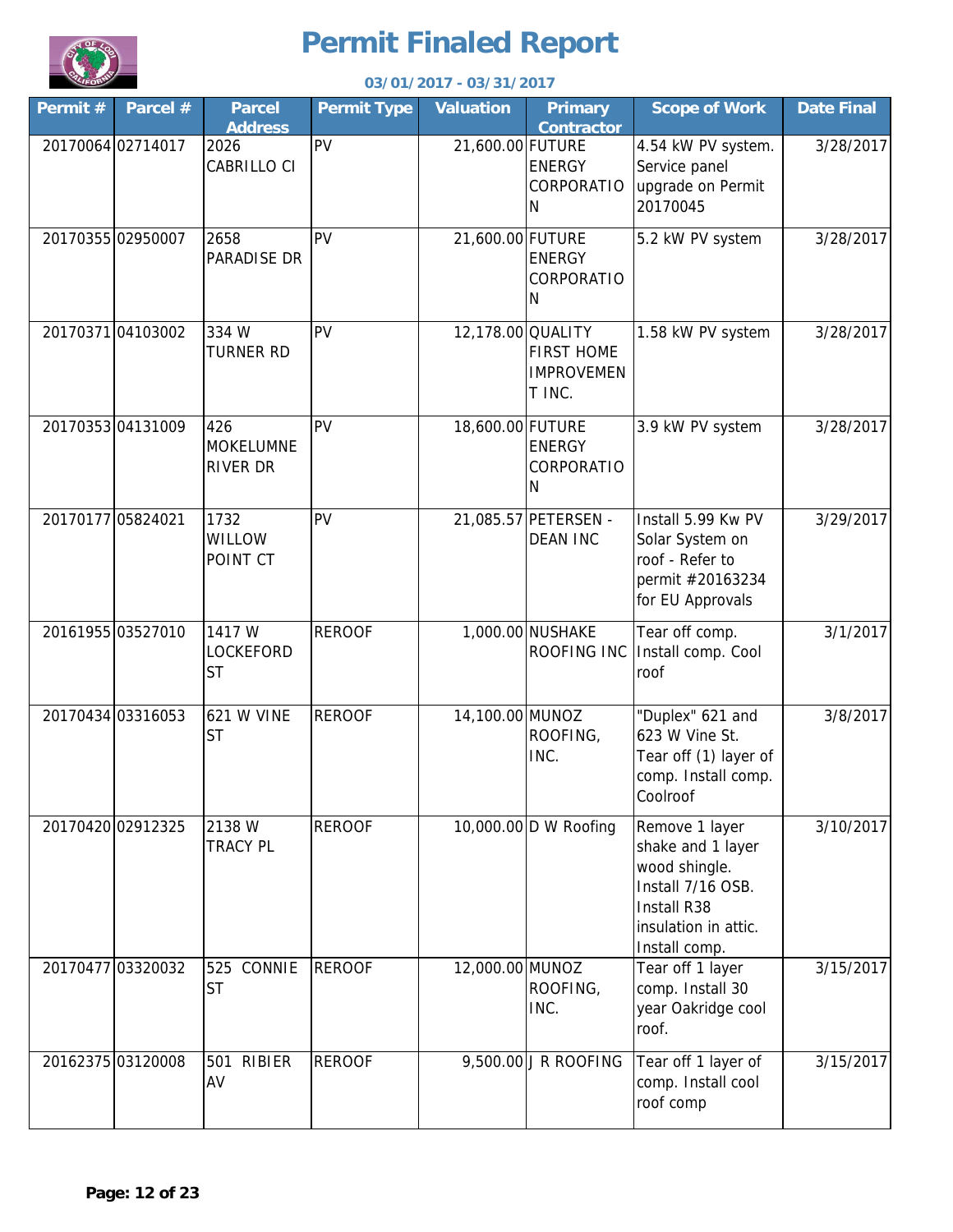

|                   | 03/01/2017 - 03/31/2017 |                                      |                    |                    |                                                                                                                   |                                                                                                                                                                                                                                                  |                   |  |  |  |
|-------------------|-------------------------|--------------------------------------|--------------------|--------------------|-------------------------------------------------------------------------------------------------------------------|--------------------------------------------------------------------------------------------------------------------------------------------------------------------------------------------------------------------------------------------------|-------------------|--|--|--|
| Permit#           | Parcel $#$              | <b>Parcel</b><br><b>Address</b>      | <b>Permit Type</b> | <b>Valuation</b>   | <b>Primary</b><br><b>Contractor</b>                                                                               | <b>Scope of Work</b>                                                                                                                                                                                                                             | <b>Date Final</b> |  |  |  |
| 20162808 03526019 |                         | 1416<br><b>MARIPOSA</b><br><b>WY</b> | <b>REROOF</b>      |                    | 9,875.00 CALIFORNIA<br>COOL<br><b>ROOFING</b><br><b>DBA</b><br><b>WESTERN</b><br><b>ROOFING</b><br><b>SYSTEMS</b> | Tear off comp.<br>Install comp. Cool<br>Roof                                                                                                                                                                                                     | 3/15/2017         |  |  |  |
| 20162600 04311217 |                         | 329 E PINE ST REROOF                 |                    |                    | 16,000.00 J R ROOFING                                                                                             | Tear off 1 layer<br>comp. Install comp.<br>cool roof                                                                                                                                                                                             | 3/16/2017         |  |  |  |
|                   | 20163437 02910212       | 2143 DEBBIE REROOF<br>LN             |                    | 11,385.00 DAVID W  | <b>BRAZIL</b><br>ROOFING,<br><b>INC</b>                                                                           | tear off existing<br>single layer of<br>comp and install<br>cool roof shingles<br>over existing<br>sheathing.                                                                                                                                    | 3/16/2017         |  |  |  |
| 20170167 06236028 |                         | 330<br><b>MEADOWLAR</b><br>K WY      | <b>REROOF</b>      |                    | 15,000.00 OWNER OF<br><b>RECORD</b>                                                                               | Tear off wood<br>shake. Install 7/16<br>OSB sheating.<br>Install cool roof<br>composition.                                                                                                                                                       | 3/20/2017         |  |  |  |
| 20162044 03730033 |                         | <b>225 S LEE AV</b>                  | <b>REROOF</b>      |                    | 9,800.00 J R ROOFING                                                                                              | Tear off one layer<br>of comp and install<br>comp over existing<br>sheathing. R-38<br>insulation already<br>exists at this<br>location.                                                                                                          | 3/21/2017         |  |  |  |
|                   | 20170231 06228002       | 2101 S<br><b>STOCKTON ST</b>         | <b>REROOF</b>      |                    | 74,804.00 GARLAND/DBS 'Salas Park"<br><b>INC</b>                                                                  | Bathrooms: Tear<br>off existing shake<br>roof. Install 24<br>gauge box gutter<br>and downspouts.<br>Install new<br>standing seam<br>metal roof panels.<br>Tear off existing<br>built up roof section<br>and install new built<br>up roof system. | 3/21/2017         |  |  |  |
| 20170453 04308811 |                         | 324 E<br><b>LOCUST ST</b>            | <b>REROOF</b>      | 12,000.00 Prestige | Roofing                                                                                                           | "Apt Bldg" Tear off<br>1 layer of comp,<br>reroof with cool<br>roof comp.                                                                                                                                                                        | 3/22/2017         |  |  |  |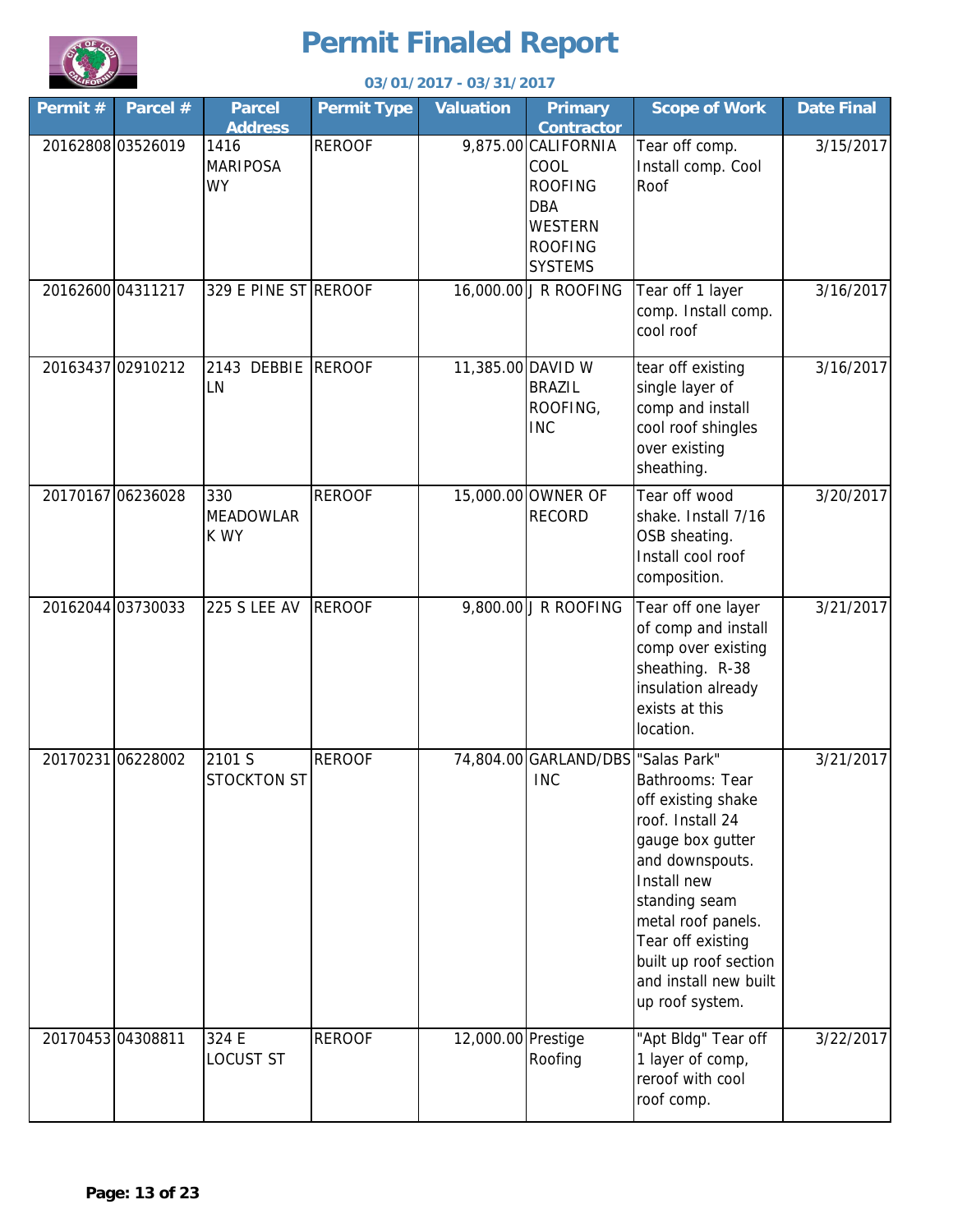

|         | 03/01/2017 - 03/31/2017 |                                 |                    |                  |                                                                                                      |                                                                                                                                                                                                                               |                   |  |  |
|---------|-------------------------|---------------------------------|--------------------|------------------|------------------------------------------------------------------------------------------------------|-------------------------------------------------------------------------------------------------------------------------------------------------------------------------------------------------------------------------------|-------------------|--|--|
| Permit# | Parcel #                | <b>Parcel</b><br><b>Address</b> | <b>Permit Type</b> | <b>Valuation</b> | <b>Primary</b><br><b>Contractor</b>                                                                  | <b>Scope of Work</b>                                                                                                                                                                                                          | <b>Date Final</b> |  |  |
|         | 20163285 02928015       | 2736<br><b>MADRONE DR</b>       | <b>REROOF</b>      | 11,500.00 Came's | Roofing Inc                                                                                          | Tear off wood<br>shake roof, sheet<br>with foil-backed<br>OSB as per Title 25<br>requirements,<br>reroof with comp<br>shingles                                                                                                | 3/28/2017         |  |  |
|         | 20170204 02912224       | 115 S MILLS<br>AV               | <b>REROOF</b>      | 8,000.00 Came's  | Roofing Inc                                                                                          | Tear off 1 layer of<br>comp, sheet with<br>OSB, reroof with<br>comp cool roof                                                                                                                                                 | 3/28/2017         |  |  |
|         | 20170624 04311204       | 336 E ELM ST REROOF             |                    | 4,600.00 Came's  | Roofing Inc                                                                                          | @ 336 1/2. Tear off<br>single layer of<br>comp and install<br>cool roof comp<br>shingles over<br>existing sheeting.<br>Also install single-<br>ply roofing TPO on<br>garage flat roof.                                        | 3/28/2017         |  |  |
|         | 20170620 03118209       | 709<br><b>ALICANTE DR</b>       | <b>REROOF</b>      |                  | 6,885.00 DAVID W<br><b>BRAZIL</b><br>ROOFING,<br><b>INC</b>                                          | Tear off one layer<br>of comp and reroof<br>with comp. Install<br>OSB. No ducts in<br>attic.                                                                                                                                  | 3/29/2017         |  |  |
|         | 20170452 03532005       | 511 N HAM LN REROOF             |                    |                  | 14,995.00 CALIFORNIA<br>COOL<br><b>ROOFING</b><br><b>DBA</b><br>WESTERN<br>ROOFING<br><b>SYSTEMS</b> | Tear off 1 layer of<br>wood shake & 1<br>layer of comp,<br>resheath with OSB,<br>reroof with Owens<br>Corning 50 yr comp<br>cool roof                                                                                         | 3/29/2017         |  |  |
|         | 20170636 03119008       | 1301 S<br><b>HUTCHINS ST</b>    | <b>REROOF</b>      |                  | 10,095.00 R TOWNLEY<br>ROOFING                                                                       | Tear off 1 layer of<br>comp and reroof<br>with cool roof comp<br>shingles over<br>existing sheeting.<br>Using an Owens<br>Corning cool roof<br>product. Not<br>reroofing the flat-<br>ish roof directly<br>behind the garage. | 3/30/2017         |  |  |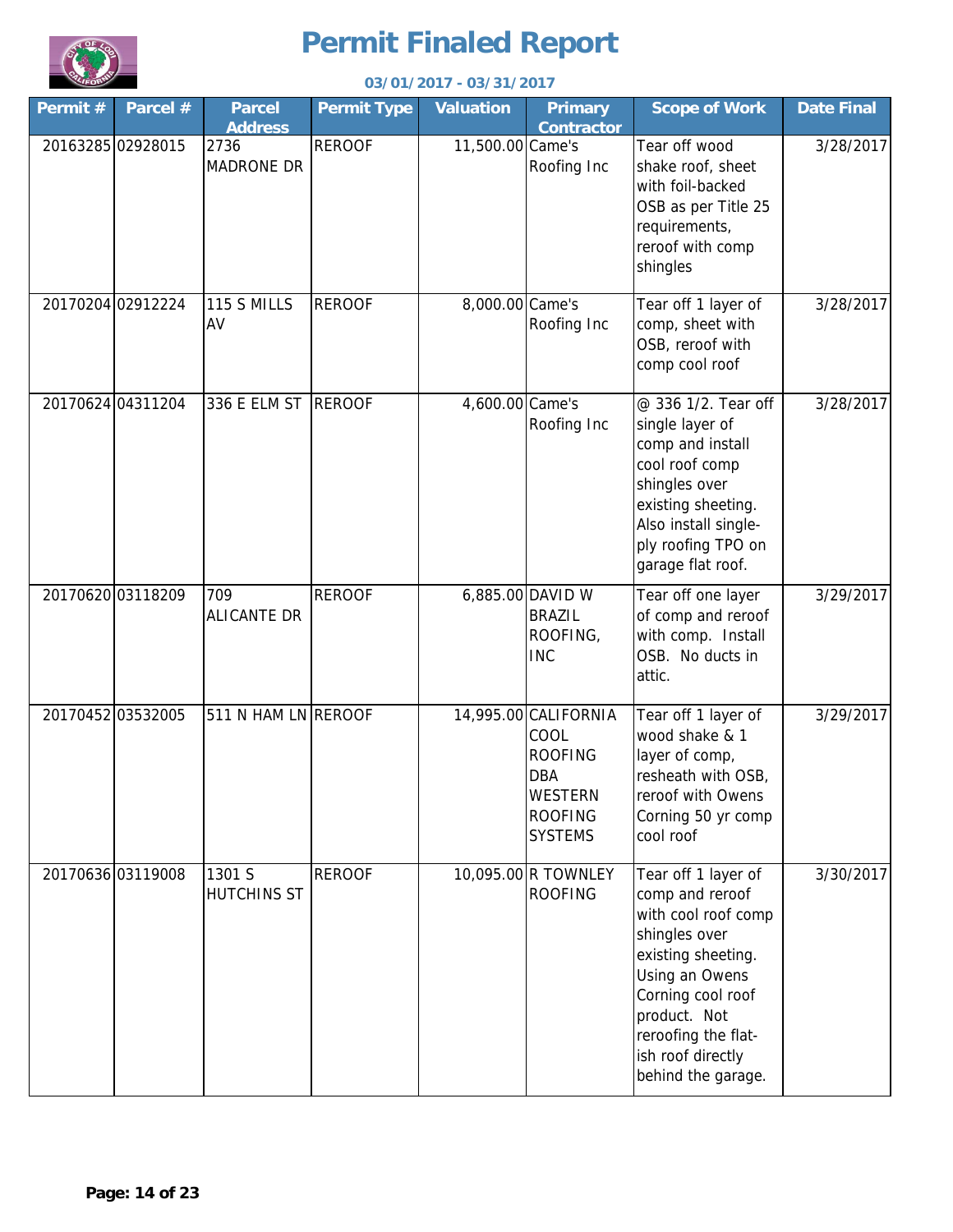

|         | 03/01/2017 - 03/31/2017 |                                  |                    |                     |                                                          |                                                                                                                         |                   |  |  |  |
|---------|-------------------------|----------------------------------|--------------------|---------------------|----------------------------------------------------------|-------------------------------------------------------------------------------------------------------------------------|-------------------|--|--|--|
| Permit# | Parcel #                | <b>Parcel</b><br><b>Address</b>  | <b>Permit Type</b> | <b>Valuation</b>    | <b>Primary</b><br><b>Contractor</b>                      | <b>Scope of Work</b>                                                                                                    | <b>Date Final</b> |  |  |  |
|         | 20170587 03924004       | 759 PALM AV                      | <b>REROOF</b>      |                     | 9,200.00 NUSHAKE<br>ROOFING INC                          | Tear off existing<br>comp. Solid<br>sheathed. Install<br>comp. Cool roof.                                               | 3/30/2017         |  |  |  |
|         | 20160820 04128007       | 1249<br>RIVERGATE<br>DR          | <b>RESADDRP</b>    | 265,000.00 WENDEL F | <b>KISER</b>                                             | Remodel kitchen<br>and living room.<br>Add new master<br>bedroom and<br>bathroom. Recolor<br>exterior stucco.           | 3/2/2017          |  |  |  |
|         | 20170333 03513150       | 1825 W LODI<br>AV                | <b>RESADDRP</b>    | 2,100.00 MANDAL     | <b>CONSTRUCTI</b><br>ON INC.                             | Replacement like<br>for like 1 window 1<br>door.                                                                        | 3/2/2017          |  |  |  |
|         | 20170092 04716323       | 724 S<br>WASHINGTON<br><b>ST</b> | <b>RESADDRP</b>    |                     | 2,400.00 OWNER OF<br><b>RECORD</b>                       | Stucco over wood<br>siding                                                                                              | 3/2/2017          |  |  |  |
|         | 2017011103912001        | 1615<br><b>EDGEWOOD</b><br>DR    | <b>RESADDRP</b>    | 6,500.00 SMP        | <b>CONSTRUCTI</b><br>ON&<br><b>MAINTENANC</b><br>E, INC. | Support existing<br>foundation with the<br>push pier system.                                                            | 3/2/2017          |  |  |  |
|         | 20162513 03314319       | 757 S<br>CRESCENT AV             | <b>RESADDRP</b>    |                     | 20,600.00 HONEYS AIR<br><b>INC</b>                       | Replace HVAC. A/C<br>on roof relocate<br>furnace from closet<br>to attic. Extend<br>Truck duct and gas<br>line.         | 3/2/2017          |  |  |  |
|         | 20163304 03937038       | 1650<br><b>EDGEWOOD</b><br>DR    | <b>RESADDRP</b>    | 3,000.00 NORTH      | <b>STATE</b><br><b>CONSTRUCTI</b><br>ON INC              | Change out all<br>lights, plugs &<br>switches, no new<br>wiring. New sink &<br>disposal in kitchen.                     | 3/8/2017          |  |  |  |
|         | 20152698 03936104       | <b>DAISY</b><br>529<br>AV        | <b>RESADDRP</b>    | 100,000.00 HOAG     | <b>CONSTRUCTI</b><br>ON                                  | Addition of new<br>attached 2 car<br>garage, new<br>bathroom and<br>closet. Remodel<br>existing kitchen and<br>bathroom | 3/8/2017          |  |  |  |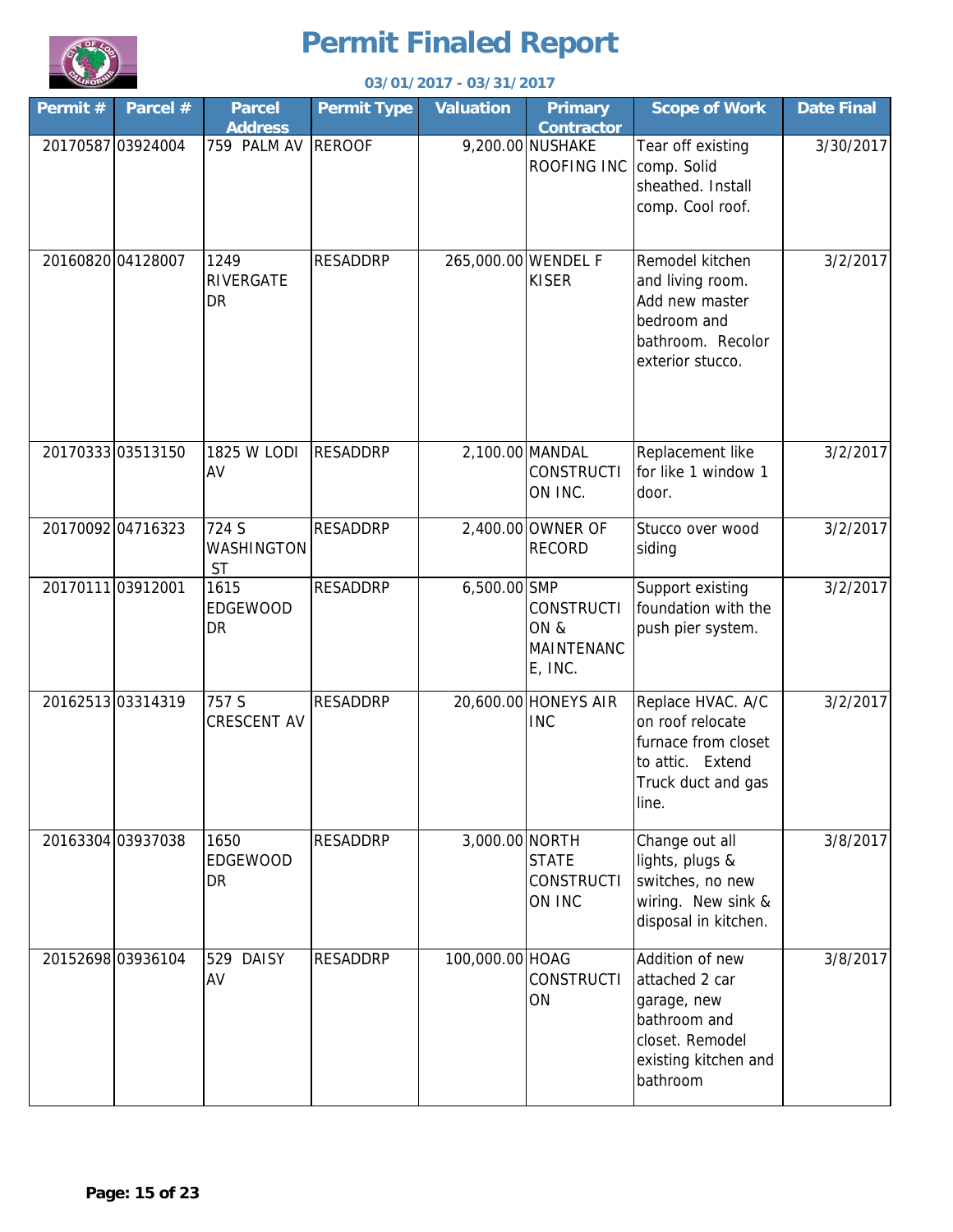

|         | 03/01/2017 - 03/31/2017 |                                 |                    |                     |                                               |                                                                                                                                                                                                                                                                                      |                   |  |  |  |
|---------|-------------------------|---------------------------------|--------------------|---------------------|-----------------------------------------------|--------------------------------------------------------------------------------------------------------------------------------------------------------------------------------------------------------------------------------------------------------------------------------------|-------------------|--|--|--|
| Permit# | Parcel #                | <b>Parcel</b><br><b>Address</b> | <b>Permit Type</b> | <b>Valuation</b>    | <b>Primary</b><br><b>Contractor</b>           | <b>Scope of Work</b>                                                                                                                                                                                                                                                                 | <b>Date Final</b> |  |  |  |
|         | 20162479 04312208       | 346 E OAK ST                    | <b>RESADDRP</b>    |                     | 60,000.00 MATHEWS<br><b>BUILDERS,</b><br>INC. | Per property<br>evaluation dated<br>9/1/16: Repair fire<br>damage in building<br>"A". Remove and<br>replace damaged<br>lathe and plaster.<br>Rewire part of one<br>bedroom and<br>replace broken<br>windows<br>throughout house.<br>Remove and<br>replace shower pan<br>in bathroom. | 3/10/2017         |  |  |  |
|         | 20162983 02949008       | 2841<br>PARADISE DR             | <b>RESADDRP</b>    | 17,499.00 W C       | <b>EXTERIOR CO</b>                            | Install attached pre-<br>engineered patio<br>cover 467 sq ft with<br>(2) ceiling fans                                                                                                                                                                                                | 3/10/2017         |  |  |  |
|         | 20170511 03513154       | 1801 W LODI<br>AV               | <b>RESADDRP</b>    |                     | 2,620.00 Truteam of<br>California Inc         | Install R-19 floor<br>insulation                                                                                                                                                                                                                                                     | 3/10/2017         |  |  |  |
|         | 20170481 03536006       | <b>8 N PACIFIC</b><br>AV        | <b>RESADDRP</b>    |                     | 9,000.00 LOCKEFORD<br><b>ROOFING</b>          | Going over 1 layer<br>of comp with comp;<br>existing R-38<br>insulation in attic.                                                                                                                                                                                                    | 3/14/2017         |  |  |  |
|         | 20142405 03927102       | 1610<br><b>EDGEWOOD</b><br>DR   | <b>RESADDRP</b>    |                     | 225,000.00 OWNER OF<br><b>RECORD</b>          | Extend & remodel<br>existing master<br>bedroom/bathroom,<br>remodel kitchen,<br>extend mud room,<br>replace HVAC &<br>remodel kitchen.                                                                                                                                               | 3/14/2017         |  |  |  |
|         | 20170505 05837008       | 2225<br>CHAPARRAL<br>CT         | <b>RESADDRP</b>    | 13,260.00 HOME      | ROOFING CO                                    | Tear off shake.<br>Install 7/16 OSB<br>Install comp<br>shingle. Install R-38<br>in attic                                                                                                                                                                                             | 3/15/2017         |  |  |  |
|         | 20162380 03927117       | 1320<br>EDGEWOOD<br>DR          | <b>RESADDRP</b>    | 150,000.00 MC CARTY | <b>MATHEW L</b>                               | Kitchen remodel -<br>change lighting to<br>LED                                                                                                                                                                                                                                       | 3/15/2017         |  |  |  |
|         | 20162524 04106017       | OLIVE<br>431<br>CT              | <b>RESADDRP</b>    |                     | 8,000.00 OWNER OF<br><b>RECORD</b>            | Remove siding and<br>replace with stucco.<br>Entire house.                                                                                                                                                                                                                           | 3/15/2017         |  |  |  |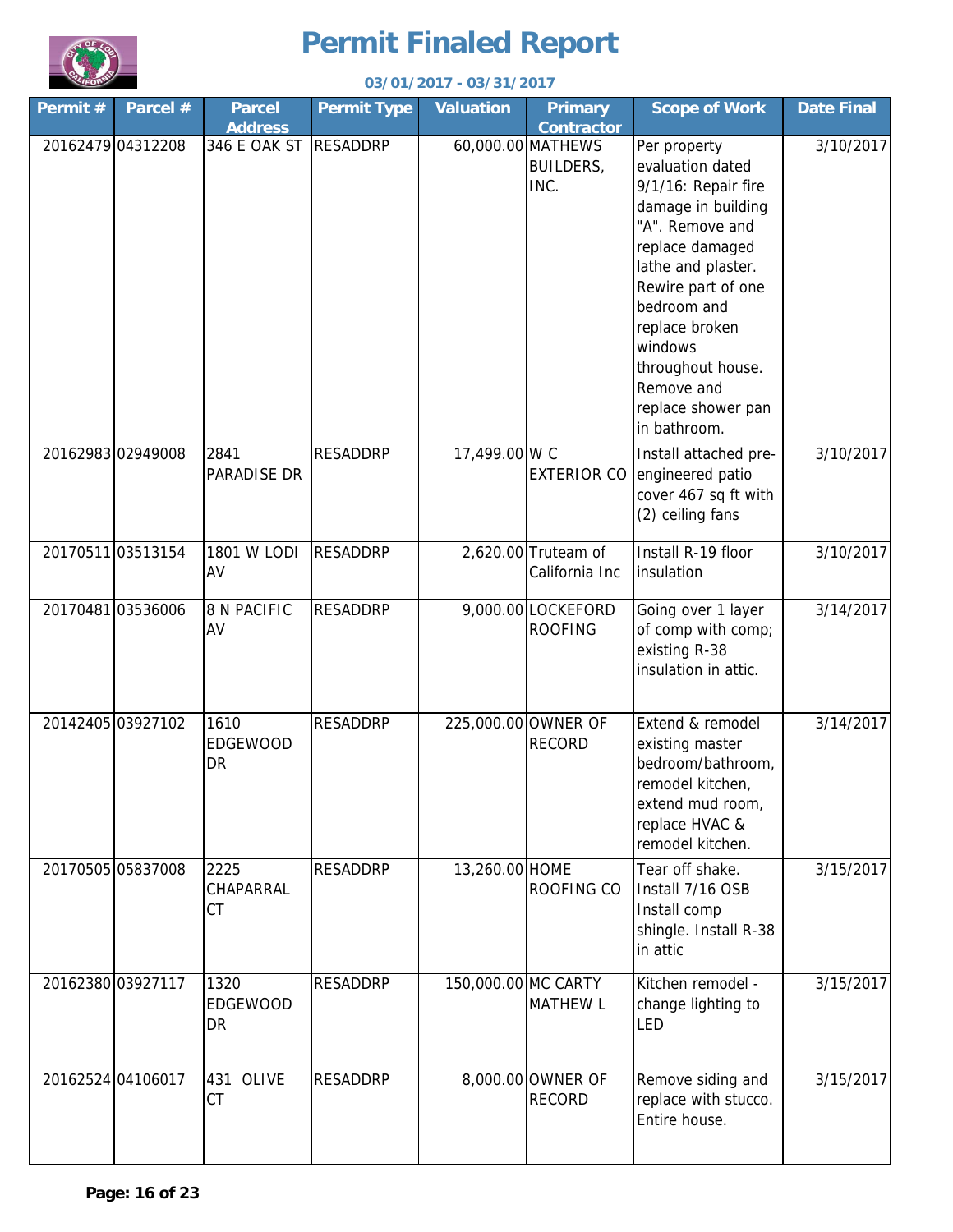

|                   | 03/01/2017 - 03/31/2017 |                                 |                    |                  |                                                 |                                                                                                                                                                                                                                  |                   |  |  |
|-------------------|-------------------------|---------------------------------|--------------------|------------------|-------------------------------------------------|----------------------------------------------------------------------------------------------------------------------------------------------------------------------------------------------------------------------------------|-------------------|--|--|
| Permit#           | Parcel #                | <b>Parcel</b><br><b>Address</b> | <b>Permit Type</b> | <b>Valuation</b> | <b>Primary</b><br><b>Contractor</b>             | <b>Scope of Work</b>                                                                                                                                                                                                             | <b>Date Final</b> |  |  |
|                   | 20162157 02944030       | 2939<br>SWEETWOOD<br>DR         | <b>RESADDRP</b>    | 8,935.00 S C     | <b>CONSTRUCTI</b><br>ON                         | 320 sf patio cover<br>with electrical &<br>210 sf patio cover -<br>no electrical                                                                                                                                                 | 3/15/2017         |  |  |
| 20162578 03305041 |                         | 723 S MILLS<br>AV               | <b>RESADDRP</b>    |                  | 14,000.00 BRAD POSER                            | Remodel both<br>bathrooms. New<br>tile in showers, new<br>valves, faucets,<br>counter, exhaust<br>fan with sensors.<br>Smoke and carbon<br>detectors                                                                             | 3/15/2017         |  |  |
|                   | 20162604 04106017       | 431<br>OLIVE<br><b>CT</b>       | <b>RESADDRP</b>    | 5,000.00 RDK     | <b>CONSTRUCTI</b><br>ON                         | Detached Garage<br>only: Remove and<br>replace damaged<br>wall T-11 siding.<br>Stucco done on<br>another permit.                                                                                                                 | 3/16/2017         |  |  |
|                   | 20162525 04106017       | 431 OLIVE<br>CT                 | <b>RESADDRP</b>    |                  | 3,000.00 OWNER OF<br><b>RECORD</b>              | Remove siding and<br>replace with stucco.<br>Detached garage.                                                                                                                                                                    | 3/16/2017         |  |  |
|                   | 20170115 01556019       | 2918<br><b>CUMBRIA WY</b>       | <b>RESADDRP</b>    |                  | 10,873.00 NORTHWEST<br><b>EXTERIORS</b><br>INC. | Replace (4) vinyl<br>windows & (1) vinyl<br>patio door                                                                                                                                                                           | 3/16/2017         |  |  |
|                   | 20170116 06207026       | 429 VALLEY<br>AV                | <b>RESADDRP</b>    |                  | 5,810.00 NORTHWEST<br><b>EXTERIORS</b><br>INC.  | Remove & replace<br>existing windows -<br>with new retrofit<br>windows                                                                                                                                                           | 3/16/2017         |  |  |
|                   | 20152469 04105006       | 305<br><b>FORREST AV</b>        | <b>RESADDRP</b>    | 35,745.00 TUDOR  | <b>CONSTRUCTI</b><br>ON & REST                  | Repair & replace<br>drywall through out<br>home; re-run all<br>electrical wiring in<br>dwelling & garage;<br>replace 100 amp<br>panel; install new<br>light fixtures; &<br>rerun HVAC ducts &<br>replace furnace in<br>basement. | 3/16/2017         |  |  |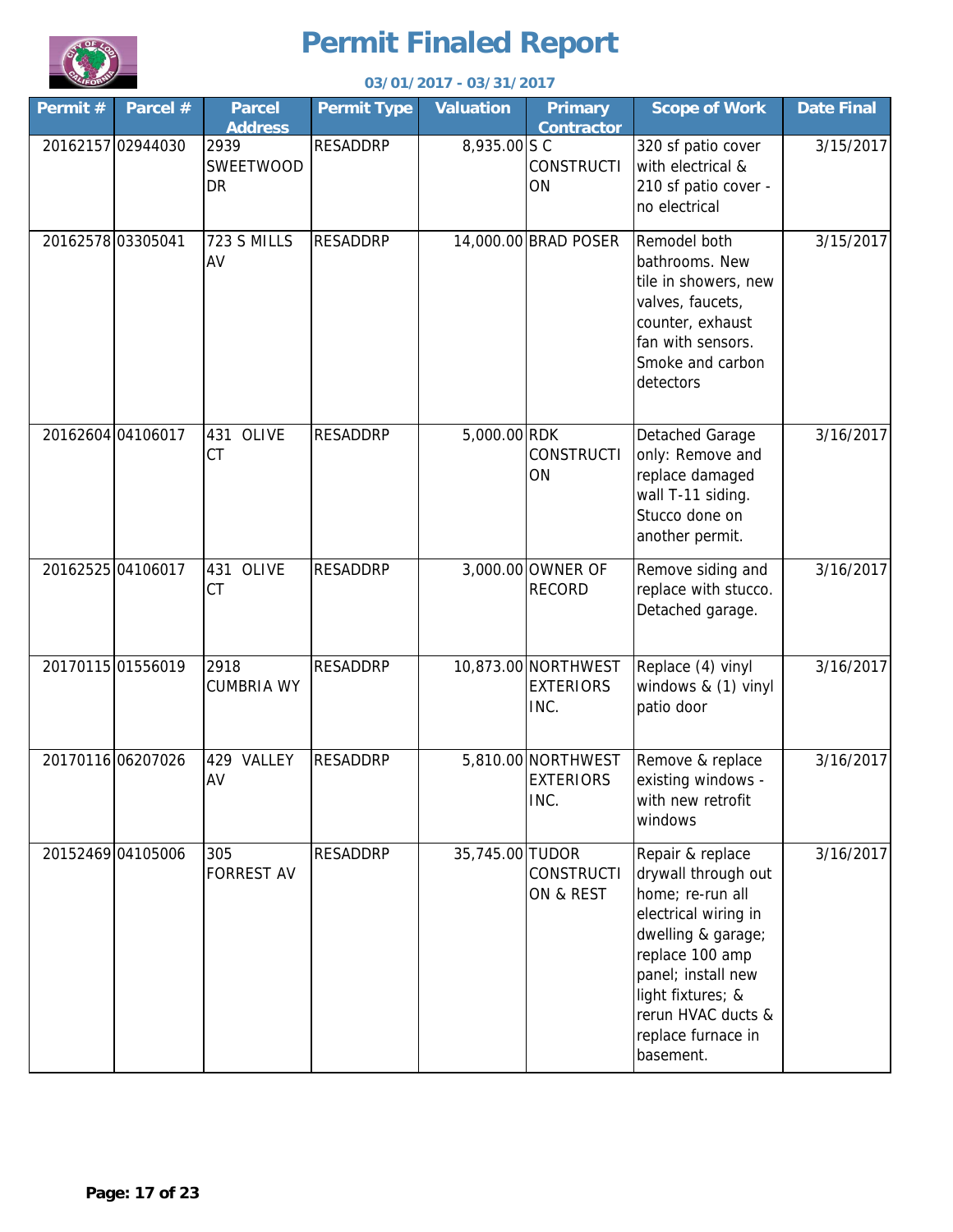

|                   | 03/01/2017 - 03/31/2017 |                                   |                    |                  |                                                 |                                                                                                                                                                                                               |                   |  |  |  |
|-------------------|-------------------------|-----------------------------------|--------------------|------------------|-------------------------------------------------|---------------------------------------------------------------------------------------------------------------------------------------------------------------------------------------------------------------|-------------------|--|--|--|
| Permit#           | Parcel #                | <b>Parcel</b><br><b>Address</b>   | <b>Permit Type</b> | <b>Valuation</b> | <b>Primary</b><br><b>Contractor</b>             | <b>Scope of Work</b>                                                                                                                                                                                          | <b>Date Final</b> |  |  |  |
| 20161820 06262017 |                         | 211<br>OAKWOOD CT                 | <b>RESADDRP</b>    |                  | 48,094.00 AP GENERAL<br><b>CONSTRUCTI</b><br>ON | Addition of 2<br>bedrooms and 1<br>bath to existing<br>residence with<br>electrical and<br>plumbing. Appx 491<br>sq ft.                                                                                       | 3/21/2017         |  |  |  |
|                   | 20161244 04716118       | 719 S<br>WASHINGTON<br><b>ST</b>  | <b>RESADDRP</b>    |                  | 30,000.00 Pro Builders                          | "Washington Street<br>Apartments" - Rear<br>building -<br>Demolition of<br>second floor<br>landing, and floor<br>trusses. Construct<br>second floor<br>landing & replace<br>dry rot damaged<br>floor trusses. | 3/21/2017         |  |  |  |
| 20170530 02908401 |                         | 412 N<br><b>LASSEN DR</b>         | <b>RESADDRP</b>    |                  | 10,000.00 OWNER OF<br><b>RECORD</b>             | "Duplex" Remove<br>existing comp.<br>Install 7/16 OSB<br>install comp. Add R-<br>38 insulation. No<br>ductwork in attic,                                                                                      | 3/21/2017         |  |  |  |
|                   | 2017056303104013        | 1263<br><b>STONEBRIDG</b><br>E DR | <b>RESADDRP</b>    | 3,900.00 MANDAL  | <b>CONSTRUCTI</b><br>ON INC.                    | Replacement (9)<br>windows. Like for<br>like same location.                                                                                                                                                   | 3/21/2017         |  |  |  |
|                   | 20170395 06225034       | 117<br><b>VINEYARD DR</b>         | <b>RESADDRP</b>    |                  | 1,500.00 OWNER OF<br><b>RECORD</b>              | Apply stucco over<br>siding. Front of<br>house only.                                                                                                                                                          | 3/21/2017         |  |  |  |
|                   | 20170179 03109029       | 1262<br><b>GLENHURST</b><br>DR    | <b>RESADDRP</b>    | 1,600.00 MANDAL  | <b>CONSTRUCTI</b><br>ON INC.                    | Replacement like<br>for like (3) windows                                                                                                                                                                      | 3/21/2017         |  |  |  |
|                   | 20170421 03517107       | 601 N LOMA<br>DR                  | <b>RESADDRP</b>    |                  | 9,500.00 OWNER OF<br><b>RECORD</b>              | Install comp over 1<br>layer of comp.<br>Install R-38<br>insulation in attic.                                                                                                                                 | 3/22/2017         |  |  |  |
| 20170539 04146031 |                         | 500 YOKUTS<br>DR                  | <b>RESADDRP</b>    |                  | 9,100.00 J R ROOFING                            | Tear off wood<br>shake. Existing<br>solid sheathing.<br>Install or existing R-<br>38 insulation.<br>Install comp.                                                                                             | 3/22/2017         |  |  |  |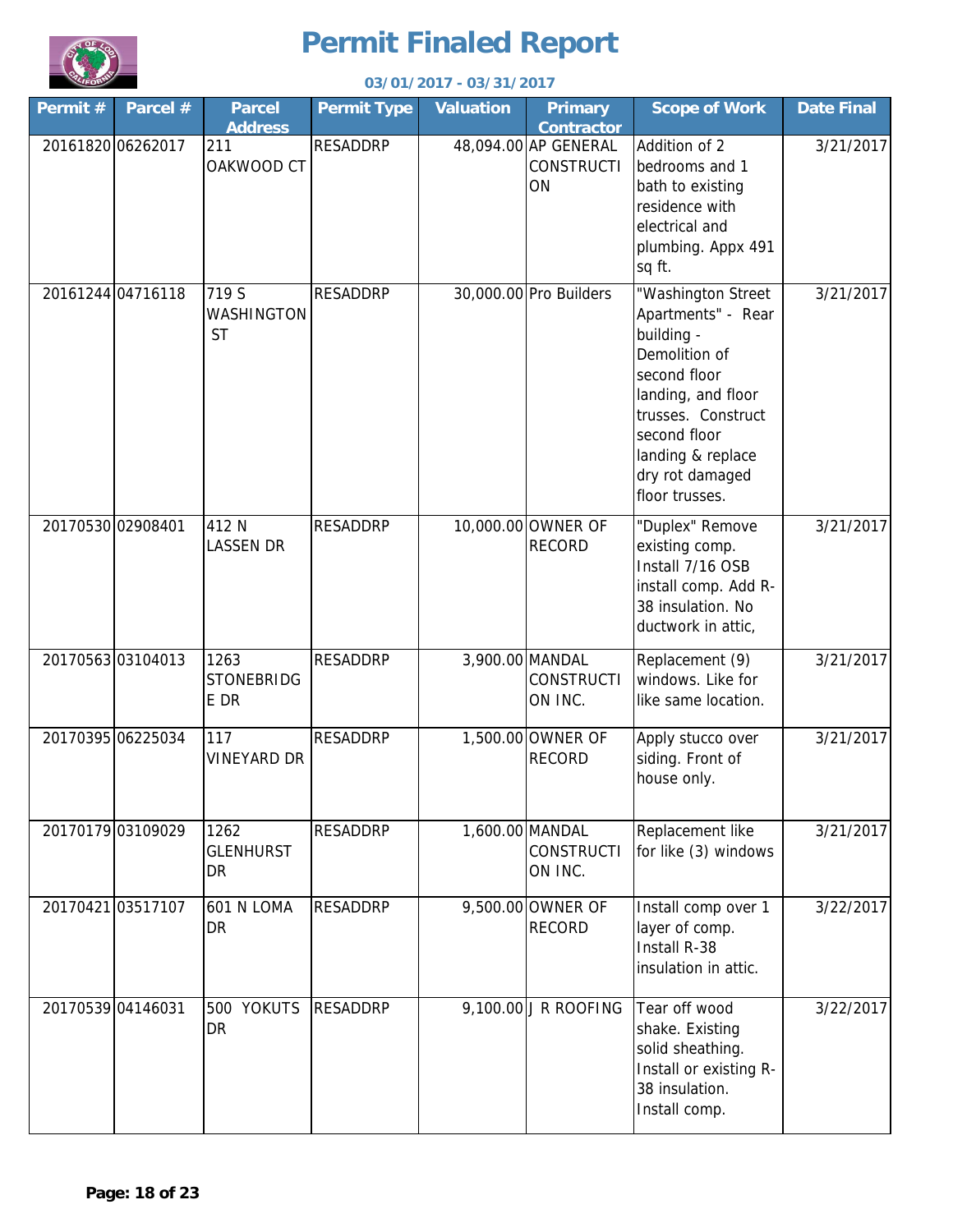

|         | 03/01/2017 - 03/31/2017 |                                 |                    |                  |                                              |                                                                                                                                                                                                                                                                                                                                                                                                                                                                                                                                                                        |                   |  |  |
|---------|-------------------------|---------------------------------|--------------------|------------------|----------------------------------------------|------------------------------------------------------------------------------------------------------------------------------------------------------------------------------------------------------------------------------------------------------------------------------------------------------------------------------------------------------------------------------------------------------------------------------------------------------------------------------------------------------------------------------------------------------------------------|-------------------|--|--|
| Permit# | Parcel #                | <b>Parcel</b><br><b>Address</b> | <b>Permit Type</b> | <b>Valuation</b> | <b>Primary</b><br><b>Contractor</b>          | <b>Scope of Work</b>                                                                                                                                                                                                                                                                                                                                                                                                                                                                                                                                                   | <b>Date Final</b> |  |  |
|         | 20170565 04730058       | 1007 S<br><b>GARFIELD ST</b>    | <b>RESADDRP</b>    |                  | 4,000.00 OWNER OF<br><b>RECORD</b>           | Install comp over 1<br>layer of comp.<br>Install R-38 in attic.                                                                                                                                                                                                                                                                                                                                                                                                                                                                                                        | 3/23/2017         |  |  |
|         | 20162305 03704311       | 14 N<br><b>FAIRMONT AV</b>      | <b>RESADDRP</b>    | $5,000.00$ H L D | <b>CONTRUCTIO</b><br>N INC.                  | Replace (17)<br>windows like for<br>like.                                                                                                                                                                                                                                                                                                                                                                                                                                                                                                                              | 3/24/2017         |  |  |
|         | 20170541 03526021       | 211 N<br>PACIFIC AV             | <b>RESADDRP</b>    | 8,990.00 BAKERS  | <b>HEATING &amp;</b><br>AIR                  | Install new furnace<br>in garage with all<br>new ductwork.                                                                                                                                                                                                                                                                                                                                                                                                                                                                                                             | 3/27/2017         |  |  |
|         | 20163298 03529015       | 1425 AYERS<br>AV                | <b>RESADDRP</b>    |                  | 25,467.00 OWNER OF<br><b>RECORD</b>          | Permit an<br>unpermitted 260 sq<br>ft addition to<br>house. Update to<br>existing building<br>codes.                                                                                                                                                                                                                                                                                                                                                                                                                                                                   | 3/28/2017         |  |  |
|         | 20170091 04710036       | 305 POPLAR<br><b>ST</b>         | <b>RESADDRP</b>    |                  | 2,100.00 OWNER OF<br><b>RECORD</b>           | Stucco over wood<br>siding - Front<br>House                                                                                                                                                                                                                                                                                                                                                                                                                                                                                                                            | 3/29/2017         |  |  |
|         | 20162019 03730037       | <b>241 S LEE AV</b>             | <b>RESADDRP</b>    |                  | 38,000.00 CORDOVA<br><b>CONSTRUCTI</b><br>ON | Upgrade & relocate<br>to 125 amp service<br>panel, replace new<br>trusses over master<br>bedroom, replace<br>(12) windows, tear<br>off 1 layer of comp<br>roof, resheath with<br>OSB, reroof with<br>comp. Install R-38<br>insulation in ceiling,<br>Install new HVAC<br>split system.<br>Install new sink<br>counters cabinets<br>and range in<br>kitchen. Replace all<br>damaged electrical<br>wiring. (Work done<br>without permit -<br>See Stop Work<br>Notice dated<br>7/25/16) Added<br>bathroom remodel<br>for both bathroom<br>to scope of work on<br>2/6/2017 | 3/29/2017         |  |  |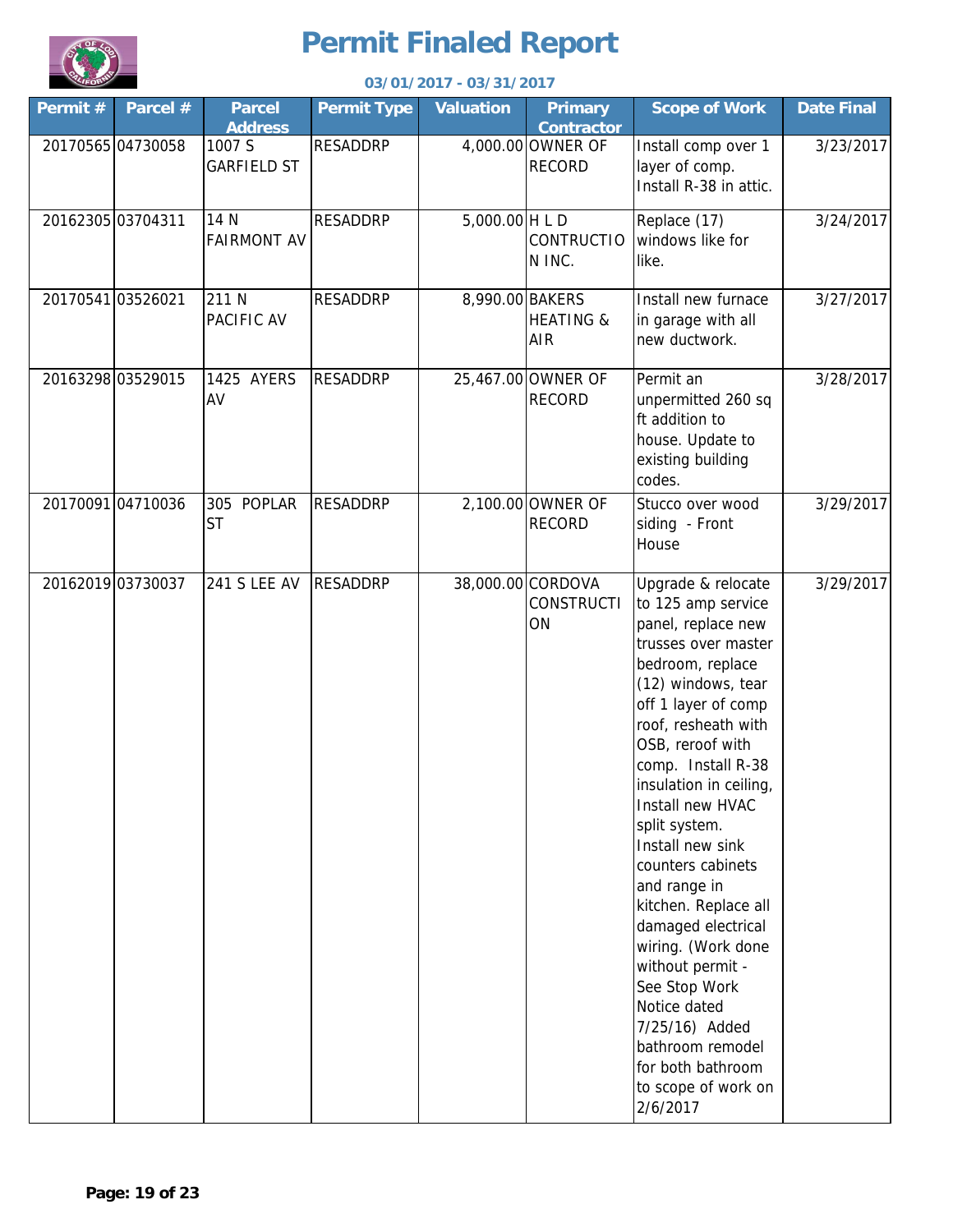

|                   | 03/01/2017 - 03/31/2017 |                                      |                    |                     |                                             |                                                                                                                   |                   |  |  |
|-------------------|-------------------------|--------------------------------------|--------------------|---------------------|---------------------------------------------|-------------------------------------------------------------------------------------------------------------------|-------------------|--|--|
| Permit#           | Parcel #                | <b>Parcel</b><br><b>Address</b>      | <b>Permit Type</b> | <b>Valuation</b>    | <b>Primary</b><br><b>Contractor</b>         | <b>Scope of Work</b>                                                                                              | <b>Date Final</b> |  |  |
|                   | 20161382 02924027       | 2650<br><b>BAYBERRY DR</b>           | <b>RESADDRP</b>    |                     | 6,969.00 OWNER OF<br><b>RECORD</b>          | Addition to<br>attached garage<br>(186 s f)                                                                       | 3/30/2017         |  |  |
|                   | 20170406 03720402       | <b>619 W PINE</b><br>ST              | <b>RESADDRP</b>    | 9,500.00 SMP        | CONSTRUCTI<br>ON &<br>MAINTENANC<br>E, INC. | Pier installation for<br>settlement of<br>home. foundation<br>repair.                                             | 3/30/2017         |  |  |
|                   | 20161569 02953023       | 2701<br><b>MAYTIME</b><br><b>WAY</b> | SFDDTACH           | 286,181.00 FRONTIER | <b>LAND</b><br><b>COMPANIES</b>             | New Single Family<br>Dwelling 4 bedroom<br>3215 sq ft<br>MP102XO. Fire<br>Sprinklers on a<br>separate permit.     | 3/1/2017          |  |  |
| 20162198 05867015 |                         | <b>MERTON</b><br>119<br><b>WY</b>    | <b>SFDDTACH</b>    |                     | 186,220.32 FCB HOMES                        | New Single Family<br>Dwelling - 3<br>bedroom 2142 sq ft<br>MP1C Fire<br>Sprinklers to be on<br>a separate permit. | 3/2/2017          |  |  |
|                   | 20161909 05867026       | <b>MERTON</b><br>124<br><b>WY</b>    | <b>SFDDTACH</b>    |                     | 258,189.00 FCB HOMES                        | New Single Family<br>Dwelling 4 bedroom<br>2957 sq ft MP4 Fire<br>Sprinklers to be on<br>a separate permit.       | 3/6/2017          |  |  |
|                   | 20162199 05867016       | 113 MERTON<br>WY                     | <b>SFDDTACH</b>    |                     | 204,827.55 FCB HOMES                        | New Single Family<br>Dwelling - 4<br>bedroom 2369 sq ft<br>MP3B Fire Sprinkler<br>to be on a separate<br>permit   | 3/8/2017          |  |  |
| 20161084 02955021 |                         | 3009<br><b>LOMBARD ST</b>            | <b>SFDDTACH</b>    | 286,549.00 FRONTIER | <b>LAND</b><br><b>COMPANIES</b>             | New Single Family<br>Dwelling 3362 sq ft<br>3 bedroom MP401<br>Fire Sprinklers on a<br>separate permit.           | 3/9/2017          |  |  |
|                   | 20162228 05867017       | <b>MERTON</b><br>107<br><b>WY</b>    | <b>SFDDTACH</b>    |                     | 198,723.00 FCB HOMES                        | New Single Family<br>Dwelling 3 bedroom<br>2311 sq ft MP2.<br>Fire Sprinklers to be<br>on a separate<br>permit.   | 3/9/2017          |  |  |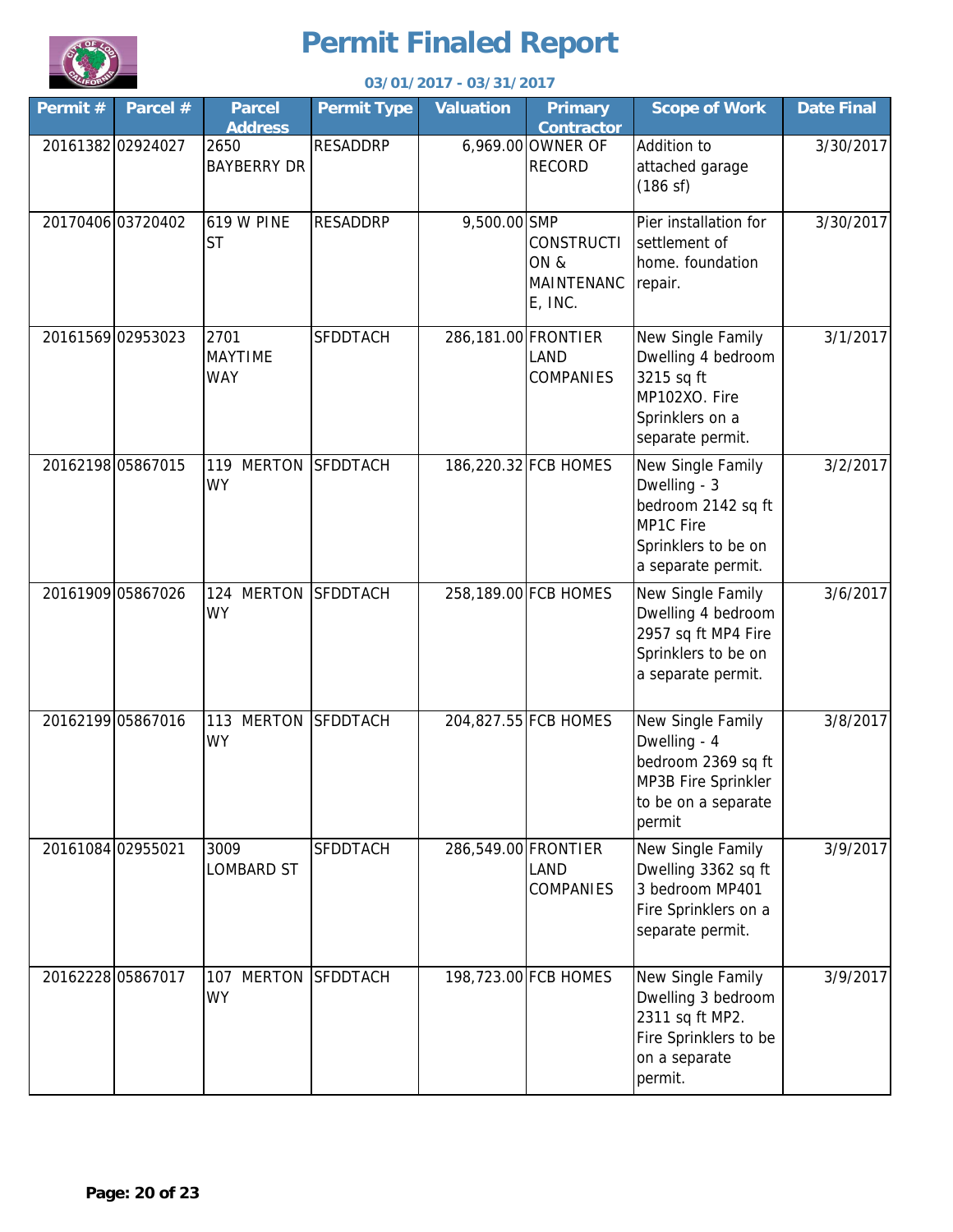

| <b>LIFOR</b> | 03/01/2017 - 03/31/2017 |                                 |                    |                     |                                      |                                                                                                                  |                   |  |  |  |
|--------------|-------------------------|---------------------------------|--------------------|---------------------|--------------------------------------|------------------------------------------------------------------------------------------------------------------|-------------------|--|--|--|
| Permit#      | Parcel #                | <b>Parcel</b><br><b>Address</b> | <b>Permit Type</b> | <b>Valuation</b>    | <b>Primary</b><br><b>Contractor</b>  | <b>Scope of Work</b>                                                                                             | <b>Date Final</b> |  |  |  |
|              | 20162200 05867018       | 101 MERTON<br><b>WY</b>         | <b>SFDDTACH</b>    |                     | 204,751.61 FCB HOMES                 | New Single Family<br>Dwelling - Plan 3;<br>Elev A (4 bdrm)                                                       | 3/15/2017         |  |  |  |
|              | 2015017802743026        | 2118 TIENDA<br><b>DRIVE</b>     | <b>SFDDTACH</b>    |                     | 182,521.47 OWNER OF<br><b>RECORD</b> | New single family<br>dwelling - 1798 sq.<br>ft                                                                   | 3/20/2017         |  |  |  |
|              | 20160592 02743025       | 2122 TIENDA<br><b>DRIVE</b>     | <b>SFDDTACH</b>    | 182,521.47          |                                      | New single family<br>dwelling                                                                                    | 3/20/2017         |  |  |  |
|              | 20161870 02956012       | 3002<br><b>RADIANCE ST</b>      | <b>SFDDTACH</b>    |                     | 226,745.00 FCB HOMES                 | New Single Family<br>Dwelling 2615 sq ft<br>3 bedroom MP202<br>Fire Sprinklers to be<br>on a separate<br>permit. | 3/20/2017         |  |  |  |
|              | 20161461 02956025       | 3018<br><b>ARTISTRY ST</b>      | <b>SFDDTACH</b>    | 234,167.00 FRONTIER | LAND<br><b>COMPANIES</b>             | New single Family<br>Dwelling 2 bedroom<br>2695 sq ft. MP203<br>Fire Sprinklers on a<br>separate permit.         | 3/20/2017         |  |  |  |
|              | 20160093 02956049       | 3053<br><b>ARTISTRY ST</b>      | <b>SFDDTACH</b>    | 342,560.00 FRONTIER | LAND<br><b>COMPANIES</b>             | New Single Family<br>Dwelling 6 bedroom<br>3798 sq ft Fire<br>sprinklers on<br>seperate permit.                  | 3/22/2017         |  |  |  |
|              | 20161868 02956014       | 3014<br><b>RADIANCE ST</b>      | SFDDTACH           |                     | 303,137.00 FCB HOMES                 | New Single Family<br>Dwelling 3448 sq ft<br>4 bedroom MP103<br>Fire Sprinklers to be<br>on a spearate<br>permit. | 3/23/2017         |  |  |  |
|              | 20161906 05867046       | 114<br><b>LEBARON BL</b>        | SFDDTACH           |                     | 204,828.00 FCB HOMES                 | New Single Family<br>Dwelling 4 bedroom<br>2369 sq ft MP3B<br>Fire Sprinklers to be<br>on a separate<br>permit.  | 3/23/2017         |  |  |  |
|              | 20161969 02956017       | 3032<br>RADIANCE ST             | <b>SFDDTACH</b>    |                     | 208,187.00 FCB HOMES                 | New Single Family<br>Dwelling 3 bedroom<br>2407 sq ft MP201<br>Fire Sprinklers on a<br>separate permit           | 3/27/2017         |  |  |  |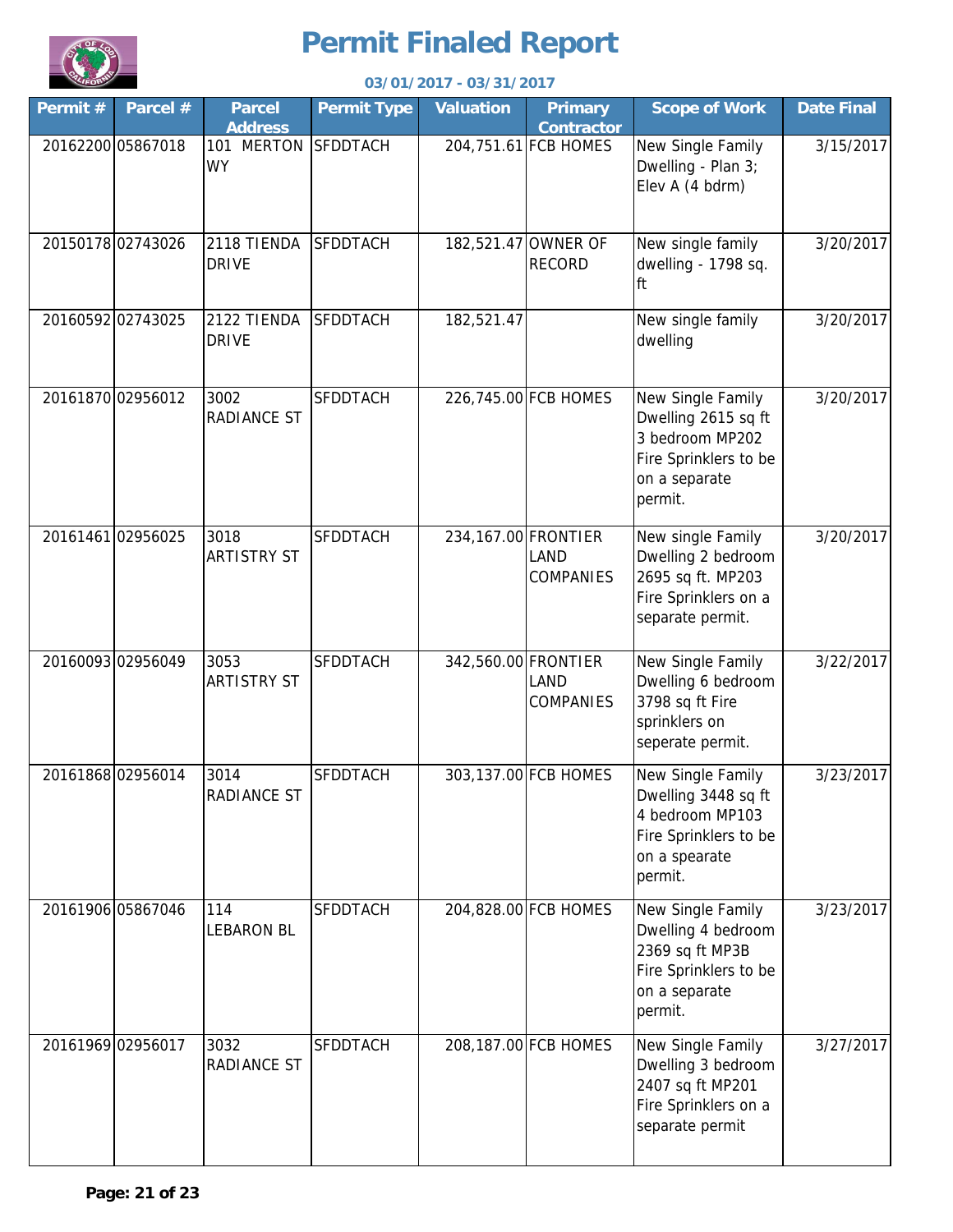

| <b>LIFOR</b> |                   |                                             |                    | 03/01/2017 - 03/31/2017 |                                                      |                                                                                                                                               |                   |
|--------------|-------------------|---------------------------------------------|--------------------|-------------------------|------------------------------------------------------|-----------------------------------------------------------------------------------------------------------------------------------------------|-------------------|
| Permit#      | Parcel #          | <b>Parcel</b><br><b>Address</b>             | <b>Permit Type</b> | <b>Valuation</b>        | <b>Primary</b><br><b>Contractor</b>                  | <b>Scope of Work</b>                                                                                                                          | <b>Date Final</b> |
|              | 20161971 02956016 | 3026<br><b>RADIANCE ST</b>                  | <b>SFDDTACH</b>    |                         | 234,167.00 FCB HOMES                                 | New Single Family<br>Dwelling 3 bedroom<br>2695 sq ft MP203<br>Fire Sprinkler to be<br>on a separate<br>permit.                               | 3/30/2017         |
|              | 20163411 05803027 | 1537 LOWER<br><b>SACRAMENT</b><br><b>RD</b> | <b>SIGN</b>        | 10,000.00 AA SIGN       | <b>IMAGE INC</b>                                     | Installation of<br>illuminated channel<br>letters for<br>"Alexander's<br>Mattress Gallery"<br>for front & rear of<br>building                 | 3/6/2017          |
|              | 20170244 04728015 | 1130 S<br><b>CHEROKEE LN</b>                | <b>SIGN</b>        |                         | 7,900.00 SIGNTECH                                    | " Approved Auto<br>Center of Lodi"<br>Install (1) set<br>Channel letters.                                                                     | 3/9/2017          |
|              | 20162352 06206051 | 1800 S<br><b>CHEROKEE LN</b>                | <b>SIGN</b>        | 6,000.00 ALPHA          | ARCHITECTUR<br>AL SIGNS &<br><b>LIGHTING</b><br>INC. | Reface (1) existing<br>pole sign & replace<br>sign cabinet on (1)<br>existing pole sign -<br>"Parkwest Casino"                                | 3/10/2017         |
|              | 20162689 04303619 | 14 S SCHOOL<br><b>ST</b>                    | <b>SIGN</b>        |                         | 1,450.00 GARYS SIGNS<br>AND SCREEN                   | @ 14 A - Install (1)<br>non-illuminated<br>26"x144" sign panel<br>with PVC letters<br>attached to building<br>fascia - "Brix and<br>Hops"     | 3/10/2017         |
|              | 20170241 03333001 | 1300 W LODI<br>AV                           | <b>SIGN</b>        |                         | 900.00 GARYS SIGNS<br>AND SCREEN                     | Suite M - Install<br>non-illuminated 8"<br>gold lam letters on<br>brick facade -<br>"Anisha Ranchhod<br>DDS, MSD Lodi<br>Pediatric Dentistry" | 3/10/2017         |
|              | 20161913 04122002 | 217 E<br><b>LOCKEFORD</b><br><b>ST</b>      | <b>SIGN</b>        |                         | 5,112.00 OWNER OF<br><b>RECORD</b>                   | Install 25' pole with<br>an eagle on top.                                                                                                     | 3/10/2017         |
|              | 20160673 04127451 | 651 N<br><b>CHEROKEE LN</b>                 | <b>SIGN</b>        |                         | 9,648.00 OWNER OF<br><b>RECORD</b>                   | Install 19' high<br>9'wide and 1'4"<br>deep monument<br>sign with lighted<br>sign box and LED -<br>Mokelumne Station                          | 3/29/2017         |